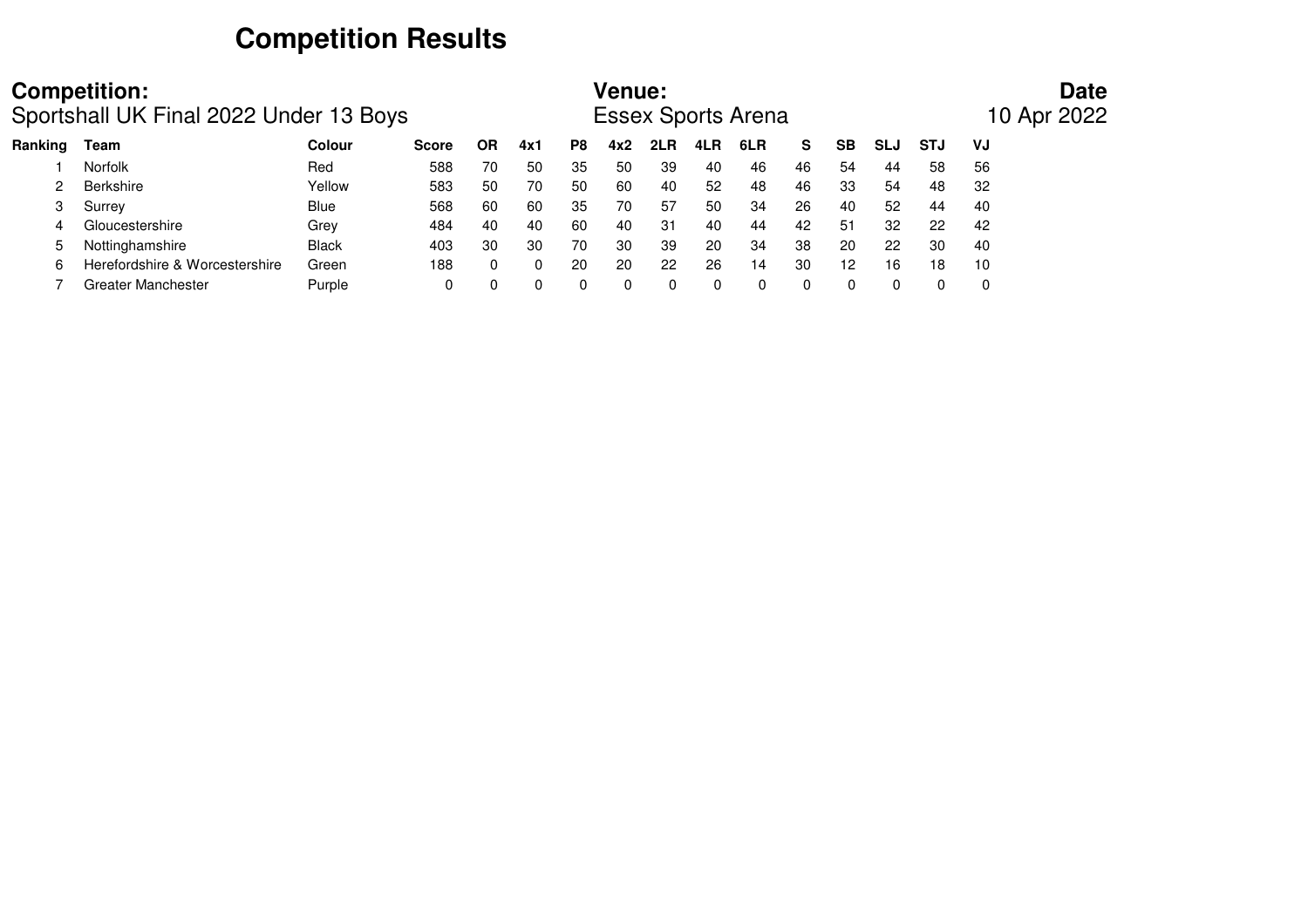# **Team Results** *Norfolk (red)*

|         | <b>Competition:</b> |                                        |              |              |             |             |                | Venue:            |          |                   |                           |          |           |             |             |                | <b>Date</b>   |
|---------|---------------------|----------------------------------------|--------------|--------------|-------------|-------------|----------------|-------------------|----------|-------------------|---------------------------|----------|-----------|-------------|-------------|----------------|---------------|
|         |                     | Sportshall UK Final 2022 Under 13 Boys |              |              |             |             |                |                   |          |                   | <b>Essex Sports Arena</b> |          |           |             |             |                | 10 Apr 2022   |
| Ranking | Team                |                                        | Colour       | <b>Score</b> | <b>OR</b>   | 4x1         | P <sub>8</sub> | 4x2               | 2LR      | 4LR               | 6LR                       | S        | <b>SB</b> | <b>SLJ</b>  | <b>STJ</b>  | VJ             |               |
|         | Norfolk             |                                        | Red          | 588          | 70          | 50          | 35             | 50                | 39       | 40                | 46                        | 46       | 54        | 44          | 58          | 56             |               |
| 2       | Berkshire           |                                        | Yellow       | 583          | 50          | 70          | 50             | 60                | 40       | 52                | 48                        | 46       | 33        | 54          | 48          | 32             |               |
| 3       | Surrey              |                                        | <b>Blue</b>  | 568          | 60          | 60          | 35             | 70                | 57       | 50                | 34                        | 26       | 40        | 52          | 44          | 40             |               |
| 4       | Gloucestershire     |                                        | Grey         | 484          | 40          | 40          | 60             | 40                | 31       | 40                | 44                        | 42       | 51        | 32          | 22          | 42             |               |
| 5       | Nottinghamshire     |                                        | <b>Black</b> | 403          | 30          | 30          | 70             | 30                | 39       | 20                | 34                        | 38       | 20        | 22          | 30          | 40             |               |
| 6       |                     | Herefordshire & Worcestershire         | Green        | 188          | 0           | 0           | 20             | 20                | 22       | 26                | 14                        | 30       | 12        | 16          | 18          | $10$           |               |
| 7       |                     | <b>Greater Manchester</b>              | Purple       | $\Omega$     | $\mathbf 0$ | $\mathbf 0$ | $\Omega$       | $\Omega$          | $\Omega$ | $\Omega$          | $\Omega$                  | $\Omega$ | $\Omega$  | $\mathbf 0$ | $\Omega$    | $\pmb{0}$      |               |
|         | <b>Comp No Name</b> |                                        |              | <b>Event</b> |             | Perf1       |                | Perf <sub>2</sub> |          | Perf <sub>3</sub> |                           | Perf4    |           |             | <b>Best</b> | Ranking        | <b>Points</b> |
|         |                     | James Lupton                           |              | 2LR          |             | 23.6        |                |                   | 23.7     |                   |                           |          |           | 23.7        |             | $5=$           | 21            |
|         |                     | James Lupton                           |              | VJ           |             |             | 60             |                   | 62       |                   | 60                        |          | 64        |             | 64          |                | 30            |
|         | $\overline{c}$      | <b>Tyrone Tetteh</b>                   |              | 2LR          |             | 23.8        |                |                   | 24.4     |                   |                           |          |           |             | 24.4        |                | 18            |
|         | $\overline{c}$      | <b>Tyrone Tetteh</b>                   |              | VJ           |             |             | 58             |                   | 47       |                   | 59                        |          | 57        |             | 59          | 3              | 26            |
|         | 3                   | Leon Harris                            |              | 4LR          |             | 54.5        |                |                   | 0.0      |                   |                           |          |           |             | 54.5        | 9              | 14            |
|         | 3                   | Leon Harris                            |              | <b>STJ</b>   |             | 6.70        |                |                   | 7.04     |                   | 7.11                      | 7.12     |           |             | 7.12        | $\overline{c}$ | 28            |
|         | 4                   | <b>Cameron Wedon</b>                   |              | 4LR          |             | 51.1        |                |                   | 51.0     |                   |                           |          |           |             | 51.0        | $2=$           | 26            |
|         | 5                   | <b>Finlay Haynes</b>                   |              | 6LR          |             | 1:22.7      |                |                   |          |                   |                           |          |           | 1:22.7      |             | 3              | 26            |
|         | 5                   | <b>Finlay Haynes</b>                   |              | <b>SLJ</b>   |             | 2.19        |                | 2.17              |          |                   | 0.00                      | 2.16     |           |             | 2.19        | 6              | 20            |
|         | 6                   | <b>Toby Scott</b>                      |              | 6LR          |             | 1:23.6      |                |                   |          |                   |                           |          |           | 1:23.6      |             | 6              | 20            |
|         |                     | Sam Barber                             |              | <b>STJ</b>   |             | 7.38        |                |                   | 7.58     |                   | 7.48                      | 7.27     |           |             | 7.58        |                | 30            |
|         | 8                   | <b>Charlie Broad</b>                   |              | S            |             | 7.64        |                |                   | 7.34     |                   | 0.00                      | 8.34     |           |             | 8.34        | 4              | 24            |
|         | 9                   | <b>Jack Pritchard</b>                  |              | <b>SB</b>    |             |             | 79             |                   |          |                   |                           |          |           |             | 79          | $1 =$          | 29            |
|         | 10                  | <b>Barnaby MacDonald</b>               |              | SLJ          |             | 2.14        |                |                   | 2.26     |                   | 2.25                      | 2.23     |           |             | 2.26        | 4              | 24            |
|         | 11                  | Leo Gagaj                              |              | <b>SB</b>    |             |             | 78             |                   |          |                   |                           |          |           |             | 78          | $3=$           | 25            |
|         | 12                  | <b>Finlay Morbay-Jones</b>             |              | S            |             | 7.46        |                |                   | 7.72     |                   | 7.51                      | 0.00     |           |             | 7.72        | 5              | 22            |

12 Finlay Morbay-Jones S 7.46 7.72 7.51 0.00 7.72 5 22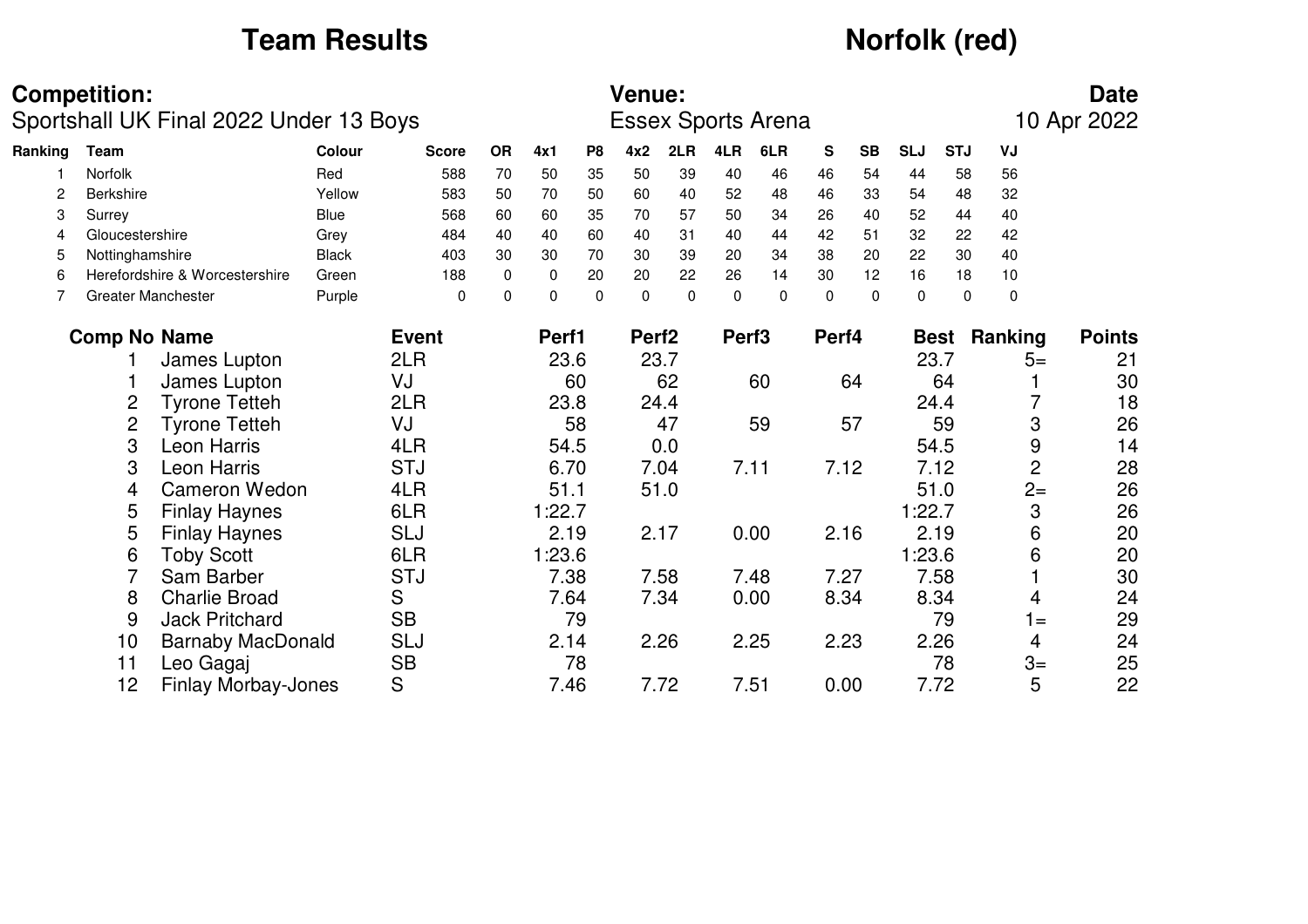18 Travis Revell 6LR 1:27.3<br>18 Travis Revell 6LJ 2.00

### **Team Results** *Nottinghamshire (black)*

1:27.3 11 10

 $10$ 

 $12$ 

8

30

16

|         | <b>Competition:</b> | Sportshall UK Final 2022 Under 13 Boys |               |                   |             |          |          | <b>Venue:</b>     |               |                   | <b>Essex Sports Arena</b> |               |             |            |             |             | <b>Date</b><br>10 Apr 2022 |
|---------|---------------------|----------------------------------------|---------------|-------------------|-------------|----------|----------|-------------------|---------------|-------------------|---------------------------|---------------|-------------|------------|-------------|-------------|----------------------------|
| Ranking | Team                |                                        | <b>Colour</b> | <b>Score</b>      | <b>OR</b>   | 4x1      | P8       | 4x2               | 2LR           | 4LR               | 6LR                       | S             | <b>SB</b>   | <b>SLJ</b> | <b>STJ</b>  | VJ          |                            |
|         | Norfolk             |                                        | Red           | 588               | 70          | 50       | 35       | 50                | 39            | 40                | 46                        | 46            | 54          | 44         | 58          | 56          |                            |
|         | <b>Berkshire</b>    |                                        | Yellow        | 583               | 50          | 70       | 50       | 60                | 40            | 52                | 48                        | 46            | 33          | 54         | 48          | 32          |                            |
| 3       | Surrey              |                                        | <b>Blue</b>   | 568               | 60          | 60       | 35       | 70                | 57            | 50                | 34                        | 26            | 40          | 52         | 44          | 40          |                            |
| 4       | Gloucestershire     |                                        | Grey          | 484               | 40          | 40       | 60       | 40                | 31            | 40                | 44                        | 42            | 51          | 32         | 22          | 42          |                            |
| 5       | Nottinghamshire     |                                        | <b>Black</b>  | 403               | 30          | 30       | 70       | 30                | 39            | 20                | 34                        | 38            | 20          | 22         | 30          | 40          |                            |
| 6       |                     | Herefordshire & Worcestershire         | Green         | 188               | $\mathbf 0$ | $\Omega$ | 20       | 20                | 22            | 26                | 14                        | 30            | 12          | 16         | 18          | 10          |                            |
|         |                     | <b>Greater Manchester</b>              | Purple        | 0                 | $\mathbf 0$ | $\Omega$ | $\Omega$ | $\Omega$          | $\Omega$      | 0                 | 0                         | 0             | $\Omega$    | 0          | $\Omega$    | $\mathbf 0$ |                            |
|         | <b>Comp No Name</b> |                                        |               | <b>Event</b>      |             | Perf1    |          | Perf <sub>2</sub> |               | Perf <sub>3</sub> |                           | Perf4         |             |            | <b>Best</b> | Ranking     | <b>Points</b>              |
|         | 13                  | <b>Ethan Williams</b>                  |               | 2LR               |             | 22.9     |          |                   | 23.1          |                   |                           |               |             | 23.1       |             |             | 27<br>$2=$                 |
|         | 13                  | <b>Ethan Williams</b>                  |               | VJ                |             |          | 61       |                   | 55            |                   | 53                        |               | $\mathbf 0$ |            | 61          |             | 28<br>2                    |
|         | 14                  | Tarun Balamurugan                      |               | 2LR               |             | 25.0     |          |                   | 0.0           |                   |                           |               |             |            | 25.0        |             | 12<br>10                   |
|         | 14                  | Tarun Balamurugan                      |               | <b>SB</b>         |             |          | 75       |                   |               |                   |                           |               |             |            | 75          |             | 20<br>6                    |
|         | 15                  | <b>Rhys Aplin</b>                      |               | 4LR               |             | 55.7     |          |                   | 0.0           |                   |                           |               |             |            | 55.7        |             | 12<br>10                   |
|         | 15                  | <b>Rhys Aplin</b>                      |               | SLJ               |             | 1.90     |          |                   | 1.92          |                   | 1.86                      | 1.85          |             |            | 1.92        | 11          | 10                         |
|         | 16                  | Leo Cotterill                          |               | 4LR               |             | 1:00.2   |          |                   | 0.0           |                   |                           |               |             | 1:00.2     |             |             | 8<br>12                    |
|         | 17                  | <b>Eric Unaigwe</b>                    |               | 6LR               |             | 1:22.9   |          |                   |               |                   |                           |               |             | 1:22.9     |             |             | 24<br>4                    |
|         |                     |                                        |               | $\sim$ $+$ $\sim$ |             | - - -    |          |                   | $\sim$ $\sim$ |                   | - ^^                      | $\sim$ $\sim$ |             |            |             |             |                            |

18 Travis Revell SLJ 2.00 1.92 1.86 1.92 2.00 10 12

19 Dominic Taylor VJ 48 46 48 48 48 10 12

20 Cameron Shivas S 4.73 5.54 5.31 5.19 5.54 12 8

21 Oskar Woods S 8.36 9.00 8.44 9.66 9.66 1 30

22 Fredde Marks STJ 6.40 6.54 6.57 0.00 6.57 8 16

17 Eric Unaigwe STJ 5.84 6.10 5.88 6.46 6.46 9 14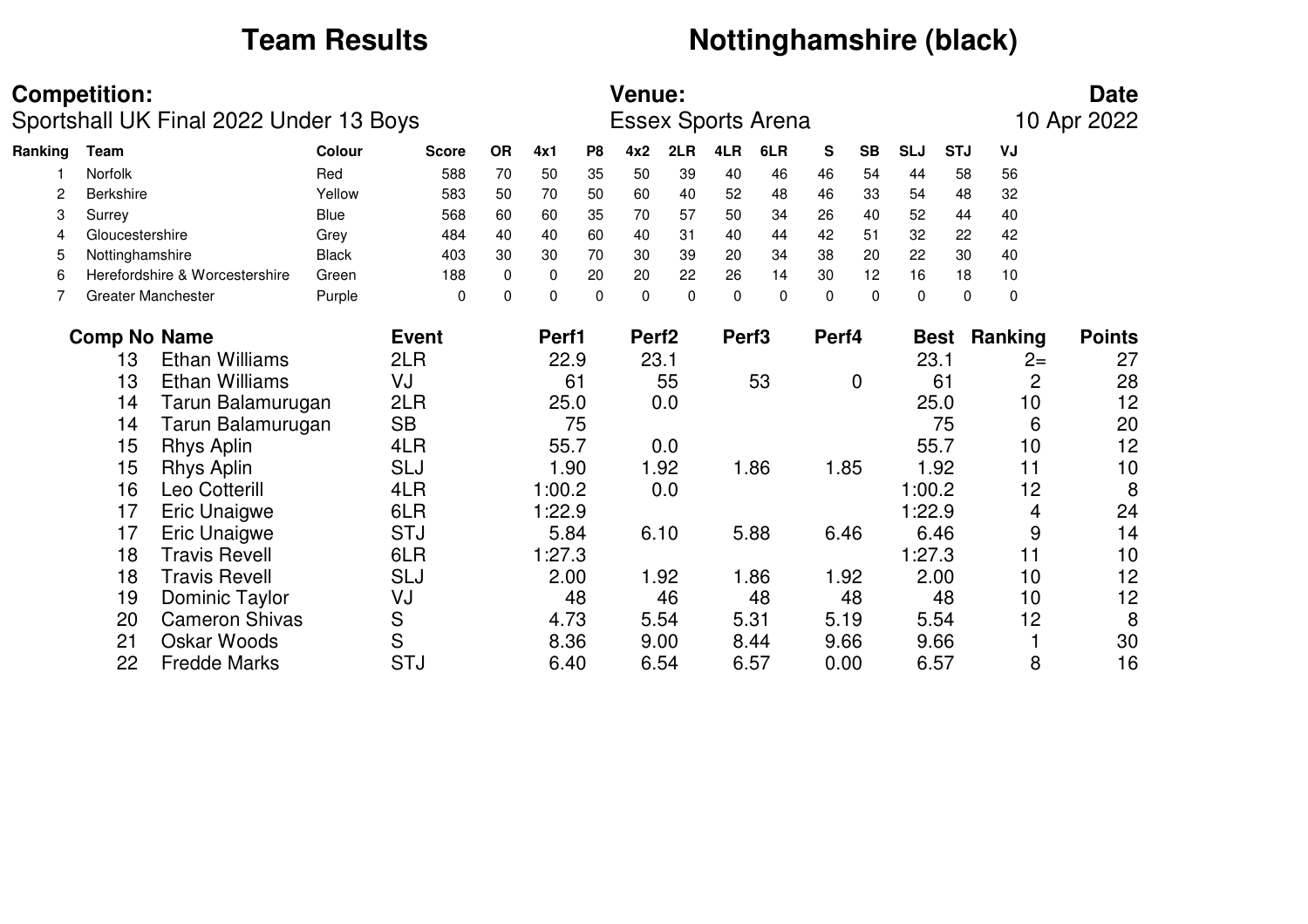# **Team Results Greater Manchester (purple)**

|         | <b>Competition:</b>                    |               |              |           |          |    | <b>Venue:</b>     |     |                   |                           |       |           |             |            |                | <b>Date</b>   |
|---------|----------------------------------------|---------------|--------------|-----------|----------|----|-------------------|-----|-------------------|---------------------------|-------|-----------|-------------|------------|----------------|---------------|
|         | Sportshall UK Final 2022 Under 13 Boys |               |              |           |          |    |                   |     |                   | <b>Essex Sports Arena</b> |       |           |             |            |                | 10 Apr 2022   |
| Ranking | Team                                   | <b>Colour</b> | <b>Score</b> | <b>OR</b> | 4x1      | P8 | 4x2               | 2LR | 4LR               | 6LR                       | S.    | <b>SB</b> | <b>SLJ</b>  | <b>STJ</b> | VJ             |               |
|         | <b>Norfolk</b>                         | Red           | 588          | 70        | 50       | 35 | 50                | 39  | 40                | 46                        | 46    | 54        | 44          | 58         | 56             |               |
| 2       | <b>Berkshire</b>                       | Yellow        | 583          | 50        | 70       | 50 | 60                | 40  | 52                | 48                        | 46    | 33        | 54          | 48         | 32             |               |
| 3       | Surrey                                 | <b>Blue</b>   | 568          | 60        | 60       | 35 | 70                | 57  | 50                | 34                        | 26    | 40        | 52          | 44         | 40             |               |
| 4       | Gloucestershire                        | Grey          | 484          | 40        | 40       | 60 | 40                | 31  | 40                | 44                        | 42    | 51        | 32          | 22         | 42             |               |
| 5       | Nottinghamshire                        | <b>Black</b>  | 403          | 30        | 30       | 70 | 30                | 39  | 20                | 34                        | 38    | 20        | 22          | 30         | 40             |               |
| 6       | Herefordshire & Worcestershire         | Green         | 188          | 0         | $\Omega$ | 20 | 20                | 22  | 26                | 14                        | 30    | 12        | 16          | 18         | 10             |               |
|         | <b>Greater Manchester</b>              | Purple        | 0            | 0         | 0        | 0  | 0                 | 0   | 0                 | 0                         | 0     | $\Omega$  | $\Omega$    | 0          | 0              |               |
|         | <b>Comp No Name</b>                    |               | <b>Event</b> |           | Perf1    |    | Perf <sub>2</sub> |     | Perf <sub>3</sub> |                           | Perf4 |           | <b>Best</b> |            | <b>Ranking</b> | <b>Points</b> |

\*\*\*\*\* no results for this team \*\*\*\*\*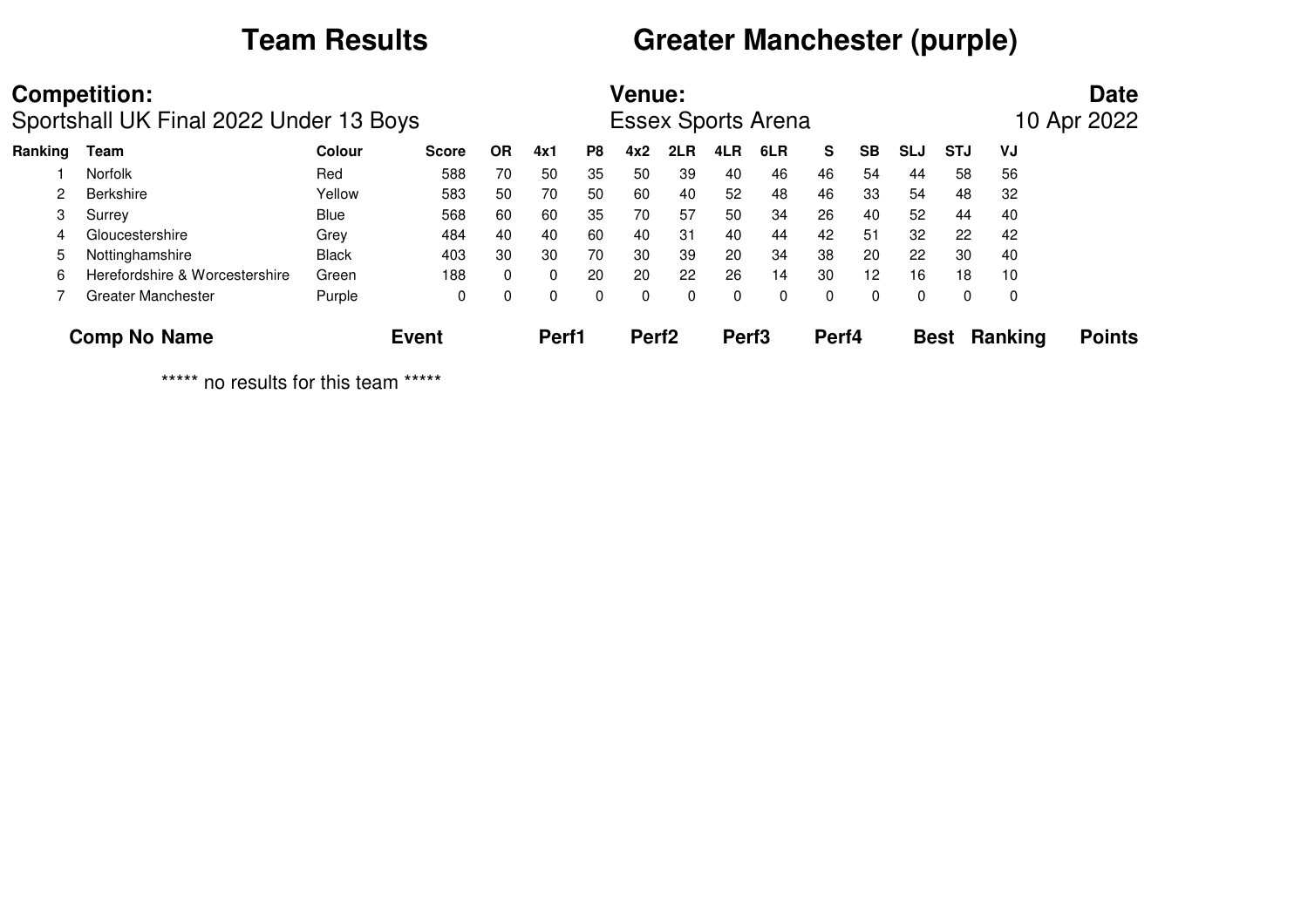# **Team Results** *Berkshire (yellow)*

|         | <b>Competition:</b> | Sportshall UK Final 2022 Under 13 Boys |               |              |             |             |                | <b>Venue:</b>     |          |                   | <b>Essex Sports Arena</b> |              |           |             |             |                | <b>Date</b><br>10 Apr 2022 |
|---------|---------------------|----------------------------------------|---------------|--------------|-------------|-------------|----------------|-------------------|----------|-------------------|---------------------------|--------------|-----------|-------------|-------------|----------------|----------------------------|
| Ranking | <b>Team</b>         |                                        | <b>Colour</b> | <b>Score</b> | <b>OR</b>   | 4x1         | P <sub>8</sub> | 4x2               | 2LR      | 4LR               | 6LR                       | $\mathbf{s}$ | <b>SB</b> | <b>SLJ</b>  | <b>STJ</b>  | VJ             |                            |
|         | Norfolk             |                                        | Red           | 588          | 70          | 50          | 35             | 50                | 39       | 40                | 46                        | 46           | 54        | 44          | 58          | 56             |                            |
|         | <b>Berkshire</b>    |                                        | Yellow        | 583          | 50          | 70          | 50             | 60                | 40       | 52                | 48                        | 46           | 33        | 54          | 48          | 32             |                            |
| 3       | Surrey              |                                        | Blue          | 568          | 60          | 60          | 35             | 70                | 57       | 50                | 34                        | 26           | 40        | 52          | 44          | 40             |                            |
| 4       | Gloucestershire     |                                        | Grey          | 484          | 40          | 40          | 60             | 40                | 31       | 40                | 44                        | 42           | 51        | 32          | 22          | 42             |                            |
| 5       | Nottinghamshire     |                                        | <b>Black</b>  | 403          | 30          | 30          | 70             | 30                | 39       | 20                | 34                        | 38           | 20        | 22          | 30          | 40             |                            |
| 6       |                     | Herefordshire & Worcestershire         | Green         | 188          | $\mathbf 0$ | $\mathbf 0$ | 20             | 20                | 22       | 26                | 14                        | 30           | 12        | 16          | 18          | 10             |                            |
| 7       |                     | <b>Greater Manchester</b>              | Purple        | $\Omega$     | $\mathbf 0$ | $\Omega$    | $\Omega$       | $\Omega$          | $\Omega$ | $\Omega$          | $\Omega$                  | $\Omega$     | $\Omega$  | $\mathbf 0$ | 0           | 0              |                            |
|         | <b>Comp No Name</b> |                                        |               | <b>Event</b> |             | Perf1       |                | Perf <sub>2</sub> |          | Perf <sub>3</sub> |                           | Perf4        |           |             | <b>Best</b> | Ranking        | <b>Points</b>              |
|         | 37                  | Daniel Olaleye                         |               | 2LR          |             | 22.9        |                |                   | 23.2     |                   |                           |              |           |             | 23.2        | 4              | 24                         |
|         | 37                  | Daniel Olaleye                         |               | SLJ          |             | 2.40        |                |                   | 2.41     |                   | 2.44                      |              | 2.34      |             | 2.44        | 2              | 28                         |
|         | 38                  | <b>Eduard Guta</b>                     |               | 2LR          |             | 23.9        |                |                   | 0.0      |                   |                           |              |           |             | 23.9        | 8              | 16                         |
|         | 38                  | <b>Eduard Guta</b>                     |               | S            |             | 7.96        |                |                   | 8.48     |                   | 8.71                      | 8.87         |           |             | 8.87        | $\overline{c}$ | 28                         |
|         | 39                  | Gabriele D'Orazio                      |               | 4LR          |             | 51.4        |                |                   | 51.0     |                   |                           |              |           |             | 51.0        | $2 =$          | 26                         |
|         | 39                  | Gabriele D'Orazio                      |               | <b>STJ</b>   |             | 6.92        |                |                   | 6.91     |                   | 6.75                      | 7.00         |           |             | 7.00        | 3              | 26                         |
|         | 40                  | <b>Alex Calver</b>                     |               | 4LR          |             | 51.6        |                |                   | 51.0     |                   |                           |              |           |             | 51.0        | $2 =$          | 26                         |
|         | 40                  | <b>Alex Calver</b>                     |               | SLJ          |             | 2.30        |                |                   | 2.32     |                   | 0.00                      | 2.31         |           |             | 2.32        | 3              | 26                         |
|         | 41                  | <b>Ben Lucas</b>                       |               | 6LR          |             | 1:24.5      |                |                   |          |                   |                           |              |           | 1:24.5      |             | $\overline{7}$ | 18                         |
|         | 41                  | <b>Ben Lucas</b>                       |               | VJ           |             |             | 45             |                   | 43       |                   | 49                        |              | 51        |             | 51          |                | 18                         |
|         | 42                  | <b>Thomas E-Cocklin</b>                |               | 6LR          |             | 1:17.1      |                |                   |          |                   |                           |              |           | 1:17.1      |             |                | 30                         |
|         | 42                  | <b>Thomas E-Cocklin</b>                |               | S            |             | 6.40        |                |                   | 7.19     |                   | 7.42                      |              | 7.14      |             | 7.42        |                | 18                         |
|         | 44                  | Akhil Kandlagunta                      |               | <b>STJ</b>   |             | 0.00        |                |                   | 6.46     |                   | 6.53                      |              | 6.74      |             | 6.74        | 5              | 22                         |
|         | 45                  | Luke Smith                             |               | <b>SB</b>    |             |             | 72             |                   |          |                   |                           |              |           |             | 72          | $\overline{7}$ | 18                         |
|         | 46                  | Kamran Shah                            |               | <b>SB</b>    |             |             | 70             |                   |          |                   |                           |              |           |             | 70          | $8=$           | 15                         |
|         | 47                  | Taryn Guthrie                          |               | VJ           |             |             | 46             |                   | 48       |                   | 47                        |              | 49        |             | 49          | 9              | 14                         |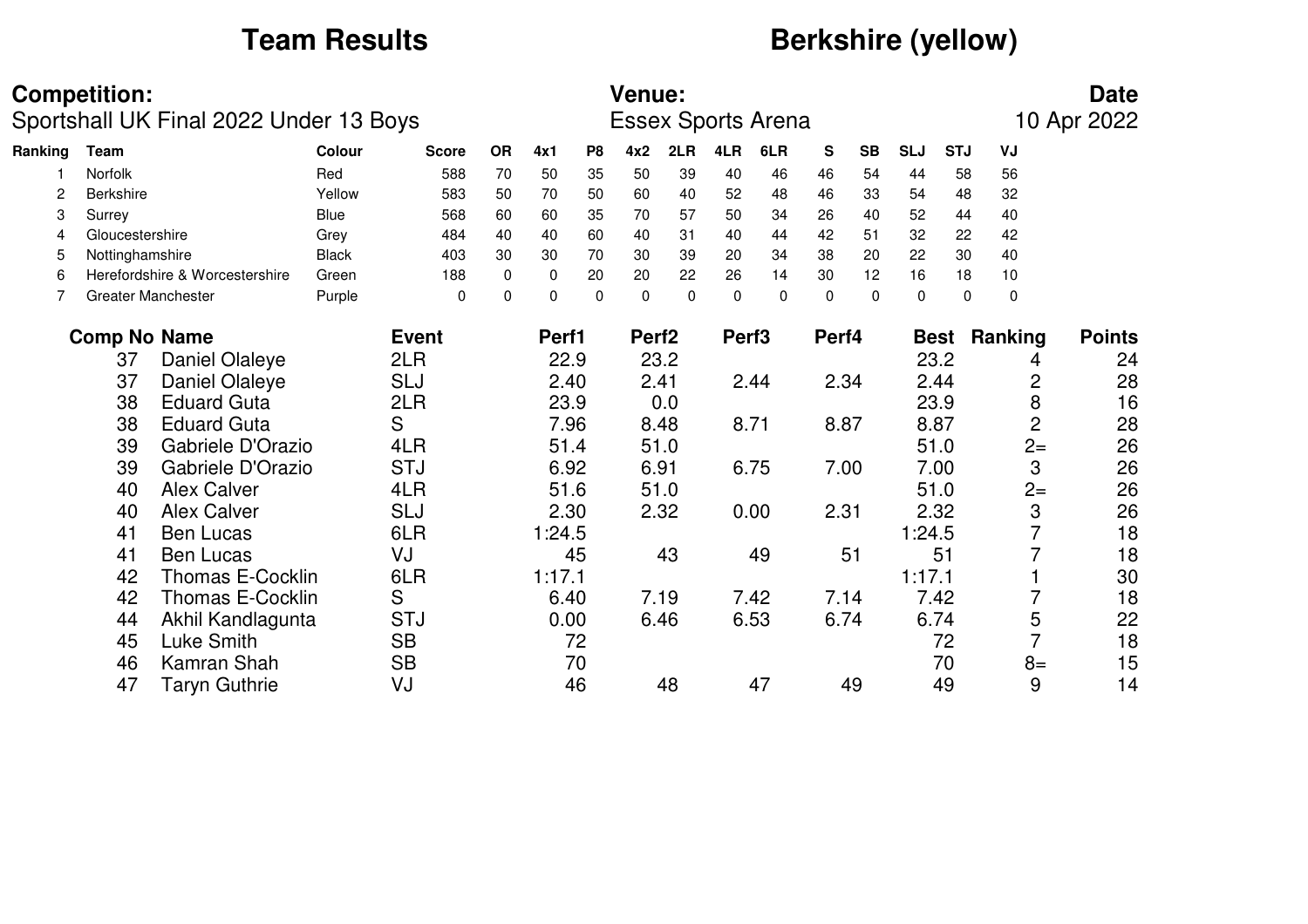# **Team Results Gloucestershire (grey)**

|         | <b>Competition:</b> | Sportshall UK Final 2022 Under 13 Boys |              |              |           |             |                | <b>Venue:</b>     |          |                   | <b>Essex Sports Arena</b> |           |           |            |             |                       | <b>Date</b><br>10 Apr 2022 |
|---------|---------------------|----------------------------------------|--------------|--------------|-----------|-------------|----------------|-------------------|----------|-------------------|---------------------------|-----------|-----------|------------|-------------|-----------------------|----------------------------|
| Ranking | Team                |                                        | Colour       | <b>Score</b> | <b>OR</b> | 4x1         | P <sub>8</sub> | 4x2               | 2LR      | 4LR               | 6LR                       | ${\bf S}$ | <b>SB</b> | <b>SLJ</b> | <b>STJ</b>  | VJ                    |                            |
|         | <b>Norfolk</b>      |                                        | Red          | 588          | 70        | 50          | 35             | 50                | 39       | 40                | 46                        | 46        | 54        | 44         | 58          | 56                    |                            |
| 2       | <b>Berkshire</b>    |                                        | Yellow       | 583          | 50        | 70          | 50             | 60                | 40       | 52                | 48                        | 46        | 33        | 54         | 48          | 32                    |                            |
| 3       | Surrey              |                                        | Blue         | 568          | 60        | 60          | 35             | 70                | 57       | 50                | 34                        | 26        | 40        | 52         | 44          | 40                    |                            |
| 4       | Gloucestershire     |                                        | Grey         | 484          | 40        | 40          | 60             | 40                | 31       | 40                | 44                        | 42        | 51        | 32         | 22          | 42                    |                            |
| 5       | Nottinghamshire     |                                        | <b>Black</b> | 403          | 30        | 30          | 70             | 30                | 39       | 20                | 34                        | 38        | 20        | 22         | 30          | 40                    |                            |
| 6       |                     | Herefordshire & Worcestershire         | Green        | 188          | 0         | $\mathbf 0$ | 20             | 20                | 22       | 26                | 14                        | 30        | 12        | 16         | 18          | 10                    |                            |
| 7       |                     | <b>Greater Manchester</b>              | Purple       | $\Omega$     | $\Omega$  | $\Omega$    | $\Omega$       | $\Omega$          | $\Omega$ | $\Omega$          | $\Omega$                  | $\Omega$  | $\Omega$  | $\Omega$   |             | $\pmb{0}$<br>$\Omega$ |                            |
|         | <b>Comp No Name</b> |                                        |              | <b>Event</b> |           | Perf1       |                | Perf <sub>2</sub> |          | Perf <sub>3</sub> |                           | Perf4     |           |            | <b>Best</b> | Ranking               | <b>Points</b>              |
|         | 49                  | <b>Fred Buckland</b>                   |              | 2LR          |           | 25.5        |                |                   | 0.0      |                   |                           |           |           |            | 25.5        | 11                    | 10                         |
|         | 49                  | <b>Fred Buckland</b>                   |              | VJ           |           |             | 54             |                   | 52       |                   | 48                        |           | 53        |            | 54          | 6                     | 20                         |
|         | 50                  | <b>Regen Williams</b>                  |              | 2LR          |           | 23.5        |                |                   | 23.7     |                   |                           |           |           |            | 23.7        | $5=$                  | 21                         |
|         | 50                  | <b>Regen Williams</b>                  |              | VJ           |           |             | 54             |                   | 55       |                   | 56                        |           | 54        |            | 56          | 5                     | 22                         |
|         | 51                  | <b>Emeke Nkeme</b>                     |              | 4LR          |           | 52.1        |                |                   | 52.2     |                   |                           |           |           |            | 52.2        | 5                     | 22                         |
|         | 51                  | <b>Emeke Nkeme</b>                     |              | <b>STJ</b>   |           | 0.00        |                |                   | 6.22     |                   | 0.00                      | 6.34      |           |            | 6.34        | 10                    | 12                         |
|         | 52                  | Leo Soakell                            |              | 4LR          |           | 52.4        |                |                   | 52.6     |                   |                           |           |           |            | 52.6        |                       | 18                         |
|         | 52                  | Leo Soakell                            |              | SLJ          |           | 1.95        |                |                   | 1.94     |                   | 2.00                      |           | 1.94      |            | 2.00        | 9                     | 14                         |
|         | 53                  | Owen Boon                              |              | 6LR          |           | 1:18.2      |                |                   |          |                   |                           |           |           | 1:18.2     |             | $\overline{c}$        | 28                         |
|         | 53                  | Owen Boon                              |              | <b>STJ</b>   |           | 6.08        |                |                   | 6.13     |                   | 6.15                      | 6.08      |           |            | 6.15        | 11                    | 10                         |
|         | 54                  | Jack Hunn                              |              | 6LR          |           | 1:25.7      |                |                   |          |                   |                           |           |           | 1:25.7     |             | 8                     | 16                         |
|         | 54                  | Jack Hunn                              |              | S            |           | 6.42        |                |                   | 6.39     |                   | 0.00                      | 6.87      |           |            | 6.87        | 8                     | 16                         |
|         | 55                  | Johnnie Stanimeros                     |              | S            |           | 0.00        |                |                   | 8.19     |                   | 8.39                      |           | 0.00      |            | 8.39        | 3                     | 26                         |
|         | 56                  | Josh Hill                              |              | <b>SB</b>    |           |             | 79             |                   |          |                   |                           |           |           |            | 79          | $1 =$                 | 29                         |
|         | 57                  | <b>Charlie Phillimore</b>              |              | <b>SB</b>    |           |             | 76             |                   |          |                   |                           |           |           |            | 76          | 5                     | 22                         |
|         | 58                  | <b>Benjamin Parker</b>                 |              | SLJ          |           | 2.01        |                |                   | 2.00     |                   | 2.05                      | 2.07      |           |            | 2.07        | $\overline{7}$        | 18                         |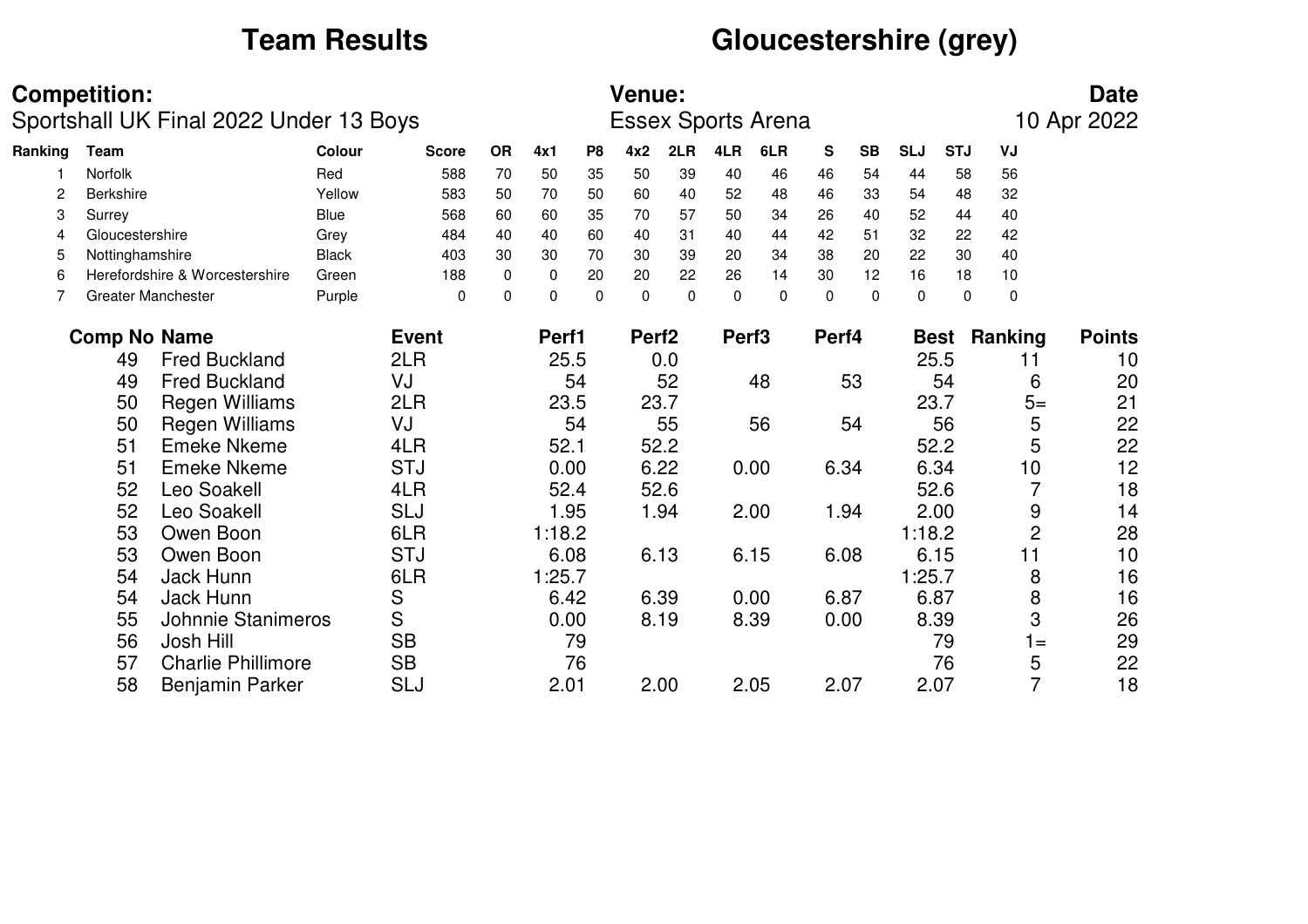# **Team Results Herefordshire & Worcestershire (green)**

|         | <b>Competition:</b> | Sportshall UK Final 2022 Under 13 Boys |              |              |             |          |                | <b>Venue:</b>     |          |                   | <b>Essex Sports Arena</b> |          |           |            |             |         | <b>Date</b><br>10 Apr 2022 |
|---------|---------------------|----------------------------------------|--------------|--------------|-------------|----------|----------------|-------------------|----------|-------------------|---------------------------|----------|-----------|------------|-------------|---------|----------------------------|
| Ranking | Team                |                                        | Colour       | <b>Score</b> | <b>OR</b>   | 4x1      | P <sub>8</sub> | 4x2               | 2LR      | 4LR               | 6LR                       | S        | <b>SB</b> | <b>SLJ</b> | <b>STJ</b>  | VJ      |                            |
|         | Norfolk             |                                        | Red          | 588          | 70          | 50       | 35             | 50                | 39       | 40                | 46                        | 46       | 54        | 44         | 58          | 56      |                            |
| 2       | <b>Berkshire</b>    |                                        | Yellow       | 583          | 50          | 70       | 50             | 60                | 40       | 52                | 48                        | 46       | 33        | 54         | 48          | 32      |                            |
| 3       | Surrey              |                                        | <b>Blue</b>  | 568          | 60          | 60       | 35             | 70                | 57       | 50                | 34                        | 26       | 40        | 52         | 44          | 40      |                            |
| 4       | Gloucestershire     |                                        | Grey         | 484          | 40          | 40       | 60             | 40                | 31       | 40                | 44                        | 42       | 51        | 32         | 22          | 42      |                            |
| 5       | Nottinghamshire     |                                        | <b>Black</b> | 403          | 30          | 30       | 70             | 30                | 39       | 20                | 34                        | 38       | 20        | 22         | 30          | 40      |                            |
| 6       |                     | Herefordshire & Worcestershire         | Green        | 188          | $\mathbf 0$ | 0        | 20             | 20                | 22       | 26                | 14                        | 30       | 12        | 16         | 18          | 10      |                            |
|         |                     | <b>Greater Manchester</b>              | Purple       | 0            | $\mathbf 0$ | $\Omega$ | $\mathbf 0$    | $\Omega$          | $\Omega$ | $\Omega$          | $\Omega$                  | $\Omega$ | $\Omega$  | 0          | $\Omega$    | 0       |                            |
|         | <b>Comp No Name</b> |                                        |              | <b>Event</b> |             | Perf1    |                | Perf <sub>2</sub> |          | Perf <sub>3</sub> |                           | Perf4    |           |            | <b>Best</b> | Ranking | <b>Points</b>              |
|         | 61                  | <b>Ted Freeman</b>                     |              | 2LR          |             | 26.1     |                |                   | 0.0      |                   |                           |          |           | 26.1       |             | 12      | 8                          |
|         | 61                  | <b>Ted Freeman</b>                     |              | VJ           |             |          | 48             |                   | 47       |                   | 48                        |          | 0         |            | 48          | 11      | 10                         |
|         | 62                  | <b>Ed Cartwright</b>                   |              | 2LR          |             | 24.3     |                |                   | 0.0      |                   |                           |          |           |            | 24.3        | 9       | 14                         |
|         | 62                  | <b>Ed Cartwright</b>                   |              | <b>STJ</b>   |             | 6.43     |                |                   | 6.62     |                   | 6.54                      | 0.00     |           |            | 6.62        |         | 18                         |
|         | 63                  | <b>Charlie Egerton</b>                 |              | 4LR          |             | 54.3     |                |                   | 0.0      |                   |                           |          |           |            | 54.3        | 8       | 16                         |
|         | 63                  | <b>Charlie Egerton</b>                 |              | <b>SB</b>    |             |          | 64             |                   |          |                   |                           |          |           |            | 64          | 10      | 12                         |
|         | 64                  | Nathan Shukla                          |              | 4LR          |             | 59.0     |                |                   | 0.0      |                   |                           |          |           |            | 59.0        | 11      | 10                         |
|         | 64                  | Nathan Shukla                          |              | <b>SLJ</b>   |             | 1.93     |                | 2.01              |          |                   | 0.00                      | 2.02     |           |            | 2.02        | 8       | 16                         |
|         | 65                  | Alexander Payne                        |              | 6LR          |             | 1:26.2   |                |                   |          |                   |                           |          |           | 1:26.2     |             | 9       | 14                         |
|         | 65                  | Alexander Payne                        |              | S            |             | 7.00     |                |                   | 7.17     |                   | 7.60                      | 0.00     |           |            | 7.60        | 6       | 20                         |
|         | 67                  | <b>Ryan Seyler</b>                     |              | S            |             | 5.27     |                |                   | 5.75     |                   | 5.82                      | 5.33     |           |            | 5.82        | 11      | 10                         |
|         |                     |                                        |              |              |             |          |                |                   |          |                   |                           |          |           |            |             |         |                            |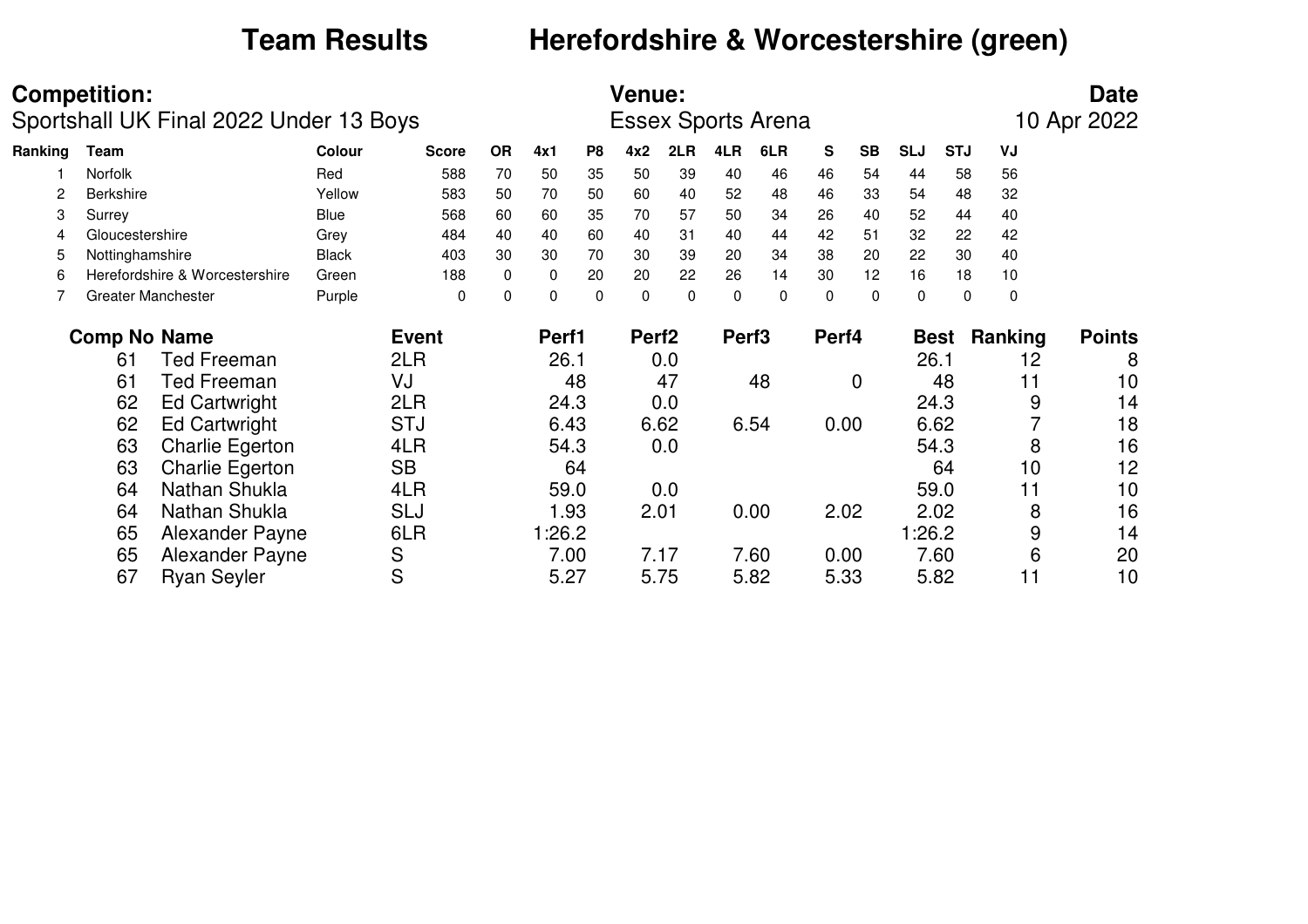# Team Results<br> **Surrey (blue)**

|         | <b>Competition:</b> | Sportshall UK Final 2022 Under 13 Boys |              |              |             |          |                | <b>Venue:</b>     |          |                   | <b>Essex Sports Arena</b> |       |           |             |             |                          | <b>Date</b><br>10 Apr 2022 |
|---------|---------------------|----------------------------------------|--------------|--------------|-------------|----------|----------------|-------------------|----------|-------------------|---------------------------|-------|-----------|-------------|-------------|--------------------------|----------------------------|
| Ranking | Team                |                                        | Colour       | <b>Score</b> | <b>OR</b>   | 4x1      | P <sub>8</sub> | 4x2               | 2LR      | 4LR               | 6LR                       | S     | <b>SB</b> | <b>SLJ</b>  | <b>STJ</b>  | VJ                       |                            |
|         | Norfolk             |                                        | Red          | 588          | 70          | 50       | 35             | 50                | 39       | 40                | 46                        | 46    | 54        | 44          | 58          | 56                       |                            |
| 2       | <b>Berkshire</b>    |                                        | Yellow       | 583          | 50          | 70       | 50             | 60                | 40       | 52                | 48                        | 46    | 33        | 54          | 48          | 32                       |                            |
| 3       | Surrey              |                                        | <b>Blue</b>  | 568          | 60          | 60       | 35             | 70                | 57       | 50                | 34                        | 26    | 40        | 52          | 44          | 40                       |                            |
| 4       | Gloucestershire     |                                        | Grey         | 484          | 40          | 40       | 60             | 40                | 31       | 40                | 44                        | 42    | 51        | 32          | 22          | 42                       |                            |
| 5       | Nottinghamshire     |                                        | <b>Black</b> | 403          | 30          | 30       | 70             | 30                | 39       | 20                | 34                        | 38    | 20        | 22          | 30          | 40                       |                            |
| 6       |                     | Herefordshire & Worcestershire         | Green        | 188          | $\mathbf 0$ | 0        | 20             | 20                | 22       | 26                | 14                        | 30    | 12        | 16          | 18          | 10                       |                            |
|         |                     | <b>Greater Manchester</b>              | Purple       | $\mathbf 0$  | 0           | $\Omega$ | 0              | 0                 | $\Omega$ | $\mathbf 0$       | 0                         | 0     | $\Omega$  | $\mathbf 0$ |             | $\mathbf 0$<br>$\pmb{0}$ |                            |
|         | <b>Comp No Name</b> |                                        |              | <b>Event</b> |             | Perf1    |                | Perf <sub>2</sub> |          | Perf <sub>3</sub> |                           | Perf4 |           |             | <b>Best</b> | Ranking                  | <b>Points</b>              |
|         | 73                  | <b>Zico Blake</b>                      |              | 2LR          |             | 22.7     |                |                   | 22.4     |                   |                           |       |           |             | 22.4        |                          | 30                         |
|         | 73                  | <b>Zico Blake</b>                      |              | <b>SLJ</b>   |             | 0.00     |                |                   | 2.51     |                   | 2.53                      |       | 0.00      |             | 2.53        |                          | 30                         |
|         | 74                  | <b>Kai Giles</b>                       |              | 2LR          |             | 22.8     |                | 23.1              |          |                   |                           |       |           | 23.1        |             |                          | 27<br>$2=$                 |
|         | 74                  | <b>Kai Giles</b>                       |              | VJ           |             |          | 58             |                   | 56       |                   | 53                        |       | 57        |             | 58          |                          | 24<br>4                    |
|         | 75                  | Owen Firth                             |              | 4LR          |             | 51.7     |                |                   | 50.9     |                   |                           |       |           |             | 50.9        |                          | 30                         |
|         | 75                  | Owen Firth                             |              | <b>STJ</b>   |             | 6.60     |                |                   | 6.69     |                   | 6.56                      | 6.32  |           |             | 6.69        |                          | 20<br>6                    |
|         | 76                  | Joseph Ely-Johnston                    |              | 4LR          |             | 51.8     |                |                   | 52.3     |                   |                           |       |           |             | 52.3        |                          | 6<br>20                    |
|         | 76                  | Joseph Ely-Johnston                    |              | VJ           |             |          | 47             |                   | 50       |                   | $\mathbf 0$               |       | 48        |             | 50          |                          | 16<br>8                    |
|         | 77                  | <b>William Farrar</b>                  |              | 6LR          |             | 1:27.0   |                |                   |          |                   |                           |       |           | 1:27.0      |             |                          | 12<br>10                   |
|         | 77                  | <b>William Farrar</b>                  |              | <b>STJ</b>   |             | 6.44     |                |                   | 6.68     |                   | 6.81                      | 6.54  |           | 6.81        |             |                          | 24<br>4                    |
|         | 78                  | Euan Workman                           |              | 6LR          |             | 1:23.5   |                |                   |          |                   |                           |       |           | 1:23.5      |             |                          | 5<br>22                    |
|         | 78                  | Euan Workman                           |              | <b>SLJ</b>   |             | 2.16     |                |                   | 2.20     |                   | 2.24                      | 2.25  |           |             | 2.25        |                          | 5<br>22                    |
|         | 79                  | <b>Telemachus Crichlow</b>             |              | <b>SB</b>    |             |          | 78             |                   |          |                   |                           |       |           |             | 78          |                          | 25<br>$3=$                 |
|         | 80                  | Tyreece Lubega                         |              | S            |             | 6.57     |                |                   | 6.55     |                   | 0.00                      |       | 5.22      |             | 6.57        |                          | 9<br>14                    |
|         | 81                  | Daniel Dixon                           |              | <b>SB</b>    |             |          | 70             |                   |          |                   |                           |       |           |             | 70          |                          | 15<br>$8=$                 |
|         | 82                  | <b>Lloyd Sproule</b>                   |              | S            |             | 6.35     |                |                   | 5.70     |                   | 6.05                      |       | 5.90      |             | 6.35        |                          | 12<br>10                   |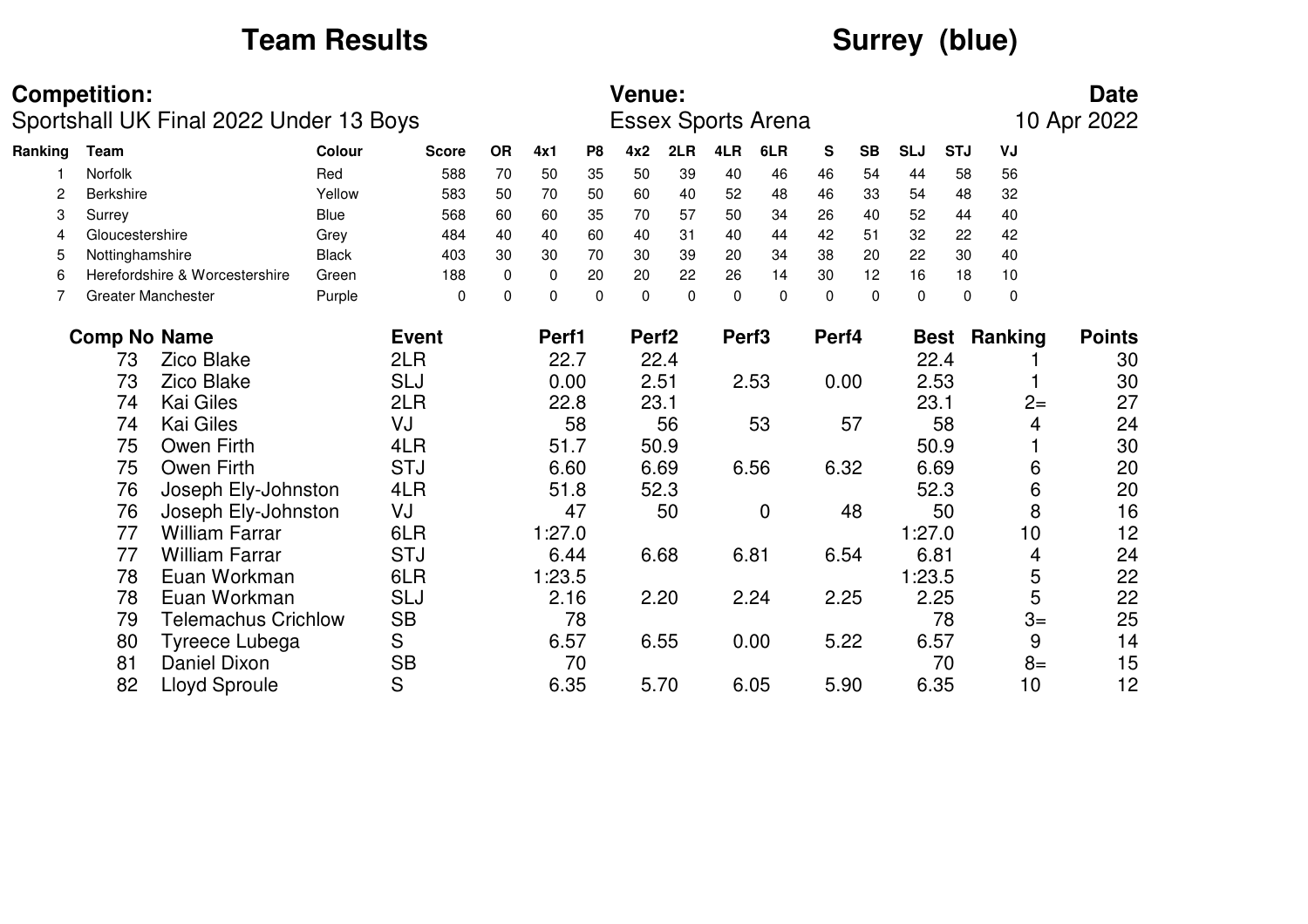### **Results Sheet Obstacle Relay**

### **Competition: Venue: Date**

Sportshall UK Final 2022 Under 13 Boys Essex Sports Arena 10 Apr 2022

| Ranking Code Team |    |                 | <b>Colour</b> | Heat | <b>Final</b> | Performance | <b>Points</b> |
|-------------------|----|-----------------|---------------|------|--------------|-------------|---------------|
|                   | 01 | <b>Norfolk</b>  | Red           | 0.0  | 1:13.3       | 1:13.3      | 70.0          |
|                   | 07 | Surrey          | <b>Blue</b>   | 0.0  | 1:14.0       | 1:14.0      | 60.0          |
|                   | 04 | Berkshire       | Yellow        | 0.0  | 1:17.3       | 1:17.3      | 50.0          |
|                   | 05 | Gloucestershire | Grev          | 0.0  | 1:18.2       | 1:18.2      | 40.0          |
|                   | 02 | Nottinghamshire | <b>Black</b>  | 0.0  | 1:23.6       | 1:23.6      | 30.0          |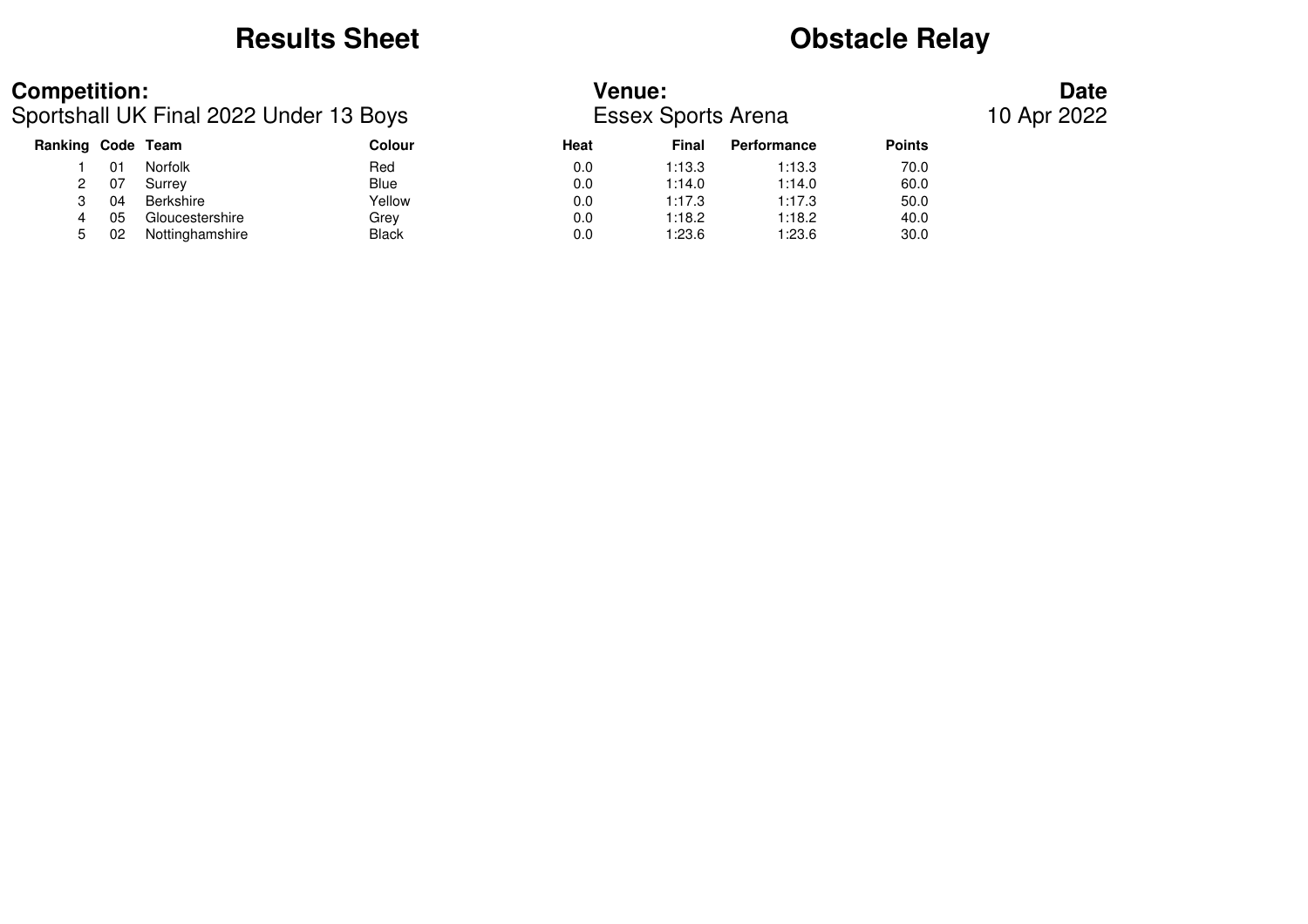### **Results Sheet 4 x 1 Lap Relay**

### **Competition: Venue: Date**

Sportshall UK Final 2022 Under 13 Boys Essex Sports Arena 10 Apr 2022

| Ranking Code |     | Team            | <b>Colour</b> | Heat | Final | <b>Performance</b> | <b>Points</b> |
|--------------|-----|-----------------|---------------|------|-------|--------------------|---------------|
|              | 04  | Berkshire       | Yellow        | 0.0  | 47.8  | 47.8               | 70.0          |
|              | 07  | Surrey          | Blue          | 0.0  | 48.0  | 48.0               | 60.0          |
|              | -01 | <b>Norfolk</b>  | Red           | 0.0  | 48.3  | 48.3               | 50.0          |
|              | 05  | Gloucestershire | Grev          | 0.0  | 50.6  | 50.6               | 40.0          |
|              | 02  | Nottinghamshire | <b>Black</b>  | 0.0  | 51.6  | 51.6               | 30.0          |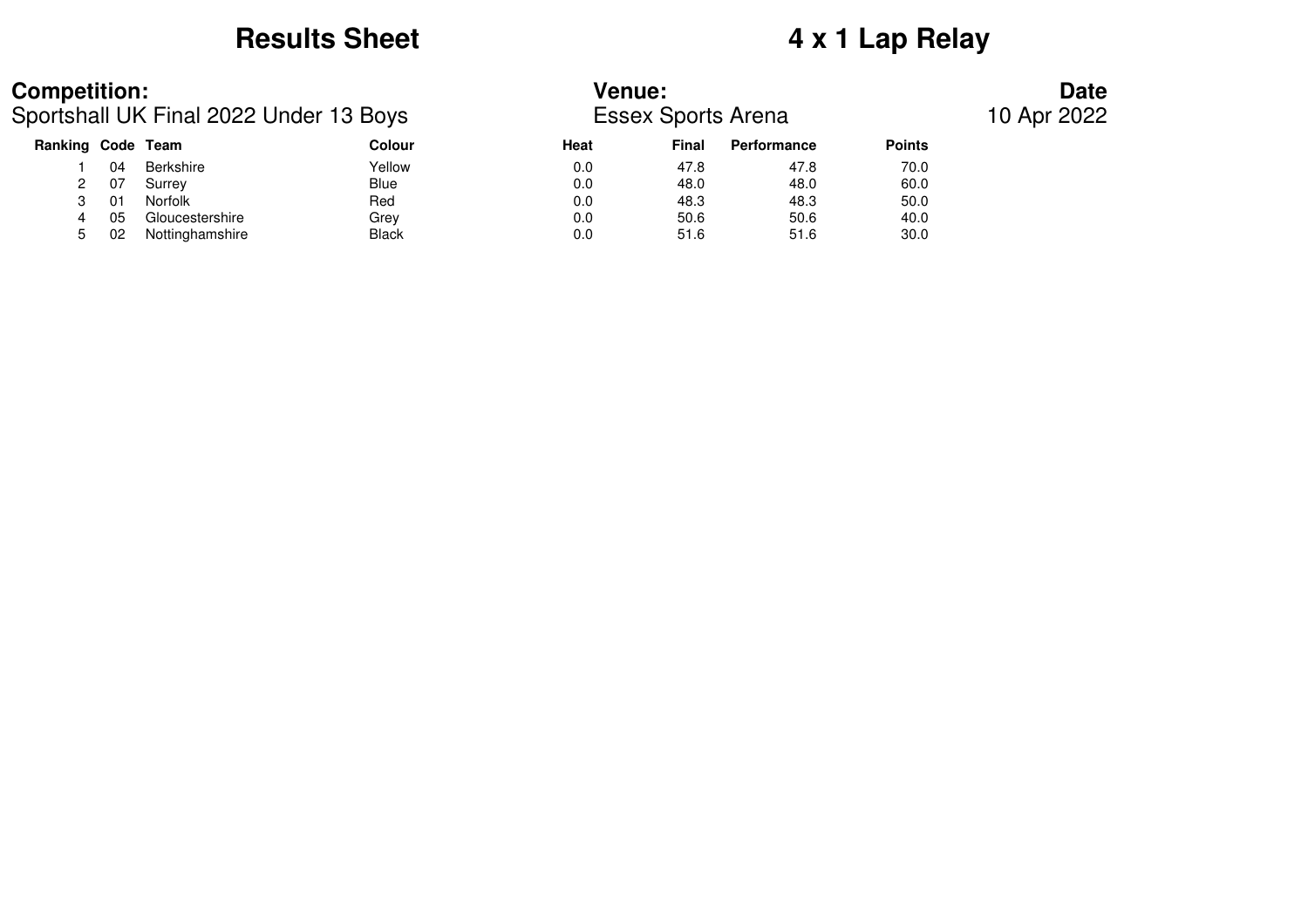# **Results Sheet 2 Lap Race**

| <b>Competition:</b> |                                        |        |              | <b>Venue:</b>        |               |                           |               | <b>Date</b> |
|---------------------|----------------------------------------|--------|--------------|----------------------|---------------|---------------------------|---------------|-------------|
|                     | Sportshall UK Final 2022 Under 13 Boys |        |              |                      |               | <b>Essex Sports Arena</b> |               | 10 Apr 2022 |
|                     | Ranking<br>Team                        |        | Colour       |                      | <b>Points</b> |                           |               |             |
|                     | Greater Manchester                     |        | Purple       |                      | 0             |                           |               |             |
|                     | Surrey                                 |        | Blue         |                      | 57            |                           |               |             |
| 2                   | <b>Berkshire</b>                       |        | Yellow       |                      | 40            |                           |               |             |
| $3=$                | Norfolk                                |        | Red          |                      | 39            |                           |               |             |
| $3=$                | Nottinghamshire                        |        | <b>Black</b> |                      | 39            |                           |               |             |
| 5                   | Gloucestershire                        |        | Grey         |                      | 31            |                           |               |             |
| 6                   | Herefordshire & Worcestershire         |        | Green        |                      | 22            |                           |               |             |
| Ranking Team        |                                        | Colour |              | <b>BibNo Name</b>    |               | <b>Best</b>               | <b>Points</b> |             |
|                     | Surrey                                 | Blue   |              | 73 Zico Blake        |               | 22.4                      | 30            |             |
| $2=$                | Nottinghamshire                        | Black  |              | 13 Ethan Williams    |               | 23.1                      | 27            |             |
| $2=$                | Surrey                                 | Blue   |              | 74 Kai Giles         |               | 23.1                      | 27            |             |
|                     | <b>Berkshire</b>                       | Yellow |              | 37 Daniel Olaleye    |               | 23.2                      | 24            |             |
| $5=$                | Norfolk                                | Red    |              | James Lupton         |               | 23.7                      | 21            |             |
| $5=$                | Gloucestershire                        | Grey   |              | 50 Regen Williams    |               | 23.7                      | 21            |             |
|                     | <b>Norfolk</b>                         | Red    |              | 2 Tyrone Tetteh      |               | 24.4                      | 18            |             |
| 8                   | <b>Berkshire</b>                       | Yellow |              | 38 Eduard Guta       |               | 23.9                      | 16            |             |
| 9                   | Herefordshire & Worcestershire         | Green  |              | 62 Ed Cartwright     |               | 24.3                      | 14            |             |
| 10                  | Nottinghamshire                        | Black  |              | 14 Tarun Balamurugan |               | 25.0                      | 12            |             |
| 11                  | Gloucestershire                        | Grey   |              | 49 Fred Buckland     |               | 25.5                      | 10            |             |
| 12                  | Herefordshire & Worcestershire         | Green  |              | 61 Ted Freeman       |               | 26.1                      | 8             |             |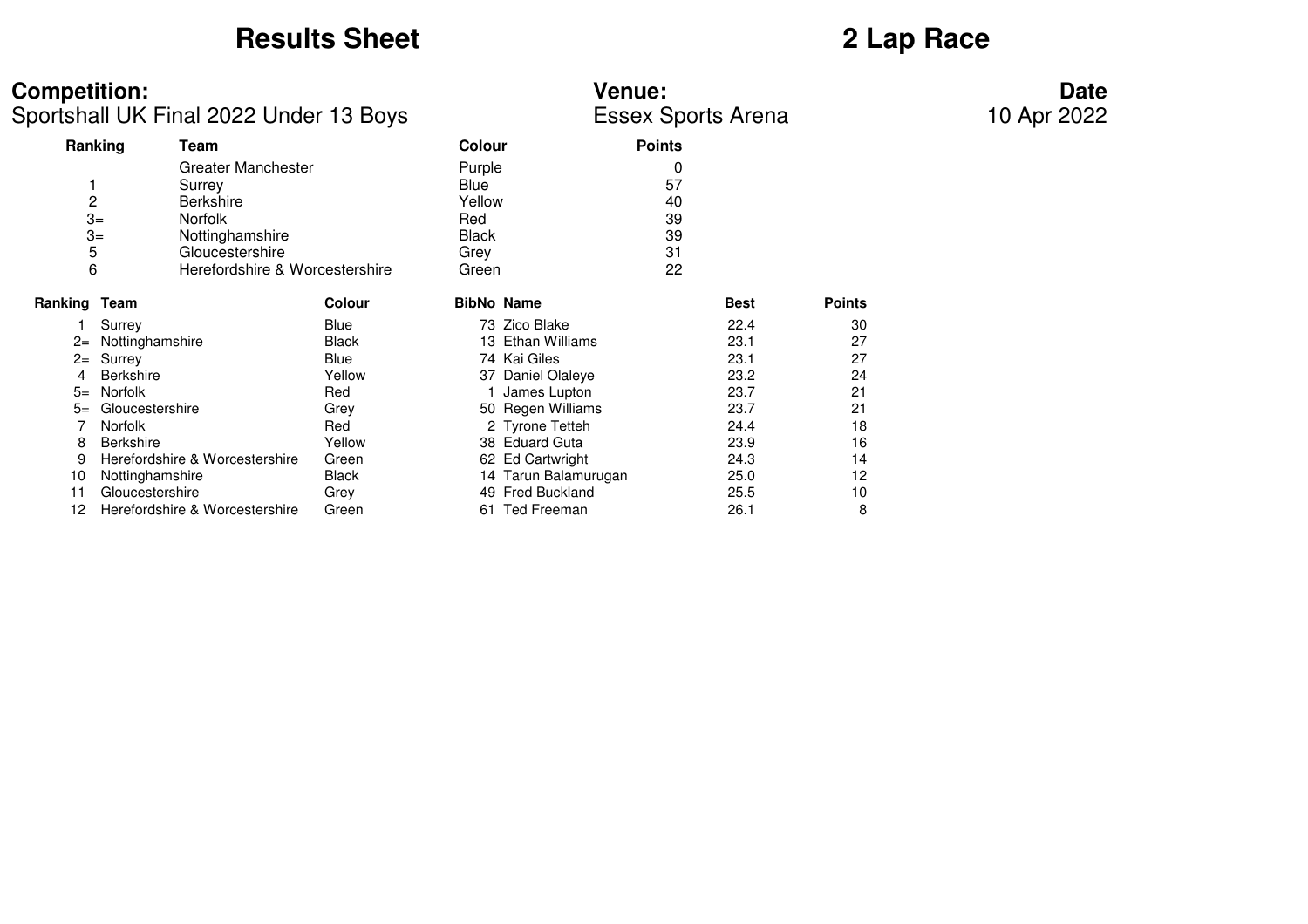# **Results Sheet 4 Lap Race**

| <b>Competition:</b>         |                                                                                                                                            |               |                                                                  | <b>Venue:</b>          |                                       |               | <b>Date</b> |
|-----------------------------|--------------------------------------------------------------------------------------------------------------------------------------------|---------------|------------------------------------------------------------------|------------------------|---------------------------------------|---------------|-------------|
|                             | Sportshall UK Final 2022 Under 13 Boys                                                                                                     |               |                                                                  |                        | <b>Essex Sports Arena</b>             |               | 10 Apr 2022 |
|                             | Ranking<br>Team                                                                                                                            |               | <b>Colour</b>                                                    |                        | <b>Points</b>                         |               |             |
| 2<br>$3=$<br>$3=$<br>5<br>6 | Greater Manchester<br><b>Berkshire</b><br>Surrey<br><b>Norfolk</b><br>Gloucestershire<br>Herefordshire & Worcestershire<br>Nottinghamshire |               | Purple<br>Yellow<br>Blue<br>Red<br>Grey<br>Green<br><b>Black</b> |                        | 0<br>52<br>50<br>40<br>40<br>26<br>20 |               |             |
| Ranking Team                |                                                                                                                                            | <b>Colour</b> | <b>BibNo Name</b>                                                |                        | <b>Best</b>                           | <b>Points</b> |             |
|                             | Surrey                                                                                                                                     | Blue          |                                                                  | 75 Owen Firth          | 50.9                                  | 30            |             |
| $2=$                        | Norfolk                                                                                                                                    | Red           |                                                                  | 4 Cameron Wedon        | 51.0                                  | 26            |             |
| $2=$                        | Berkshire                                                                                                                                  | Yellow        |                                                                  | 39 Gabriele D'Orazio   | 51.0                                  | 26            |             |
| $2=$                        | <b>Berkshire</b>                                                                                                                           | Yellow        |                                                                  | 40 Alex Calver         | 51.0                                  | 26            |             |
| 5                           | Gloucestershire                                                                                                                            | Grey          |                                                                  | 51 Emeke Nkeme         | 52.2                                  | 22            |             |
| 6                           | Surrey                                                                                                                                     | Blue          |                                                                  | 76 Joseph Ely-Johnston | 52.3                                  | 20            |             |
|                             | Gloucestershire                                                                                                                            | Grey          |                                                                  | 52 Leo Soakell         | 52.6                                  | 18            |             |
| 8                           | Herefordshire & Worcestershire                                                                                                             | Green         |                                                                  | 63 Charlie Egerton     | 54.3                                  | 16            |             |
| 9                           | Norfolk                                                                                                                                    | Red           |                                                                  | 3 Leon Harris          | 54.5                                  | 14            |             |
| 10                          | Nottinghamshire                                                                                                                            | Black         |                                                                  | 15 Rhys Aplin          | 55.7                                  | 12            |             |
| 11                          | Herefordshire & Worcestershire                                                                                                             | Green         |                                                                  | 64 Nathan Shukla       | 59.0                                  | 10            |             |
| 12                          | Nottinghamshire                                                                                                                            | Black         |                                                                  | 16 Leo Cotterill       | 1:00.2                                | 8             |             |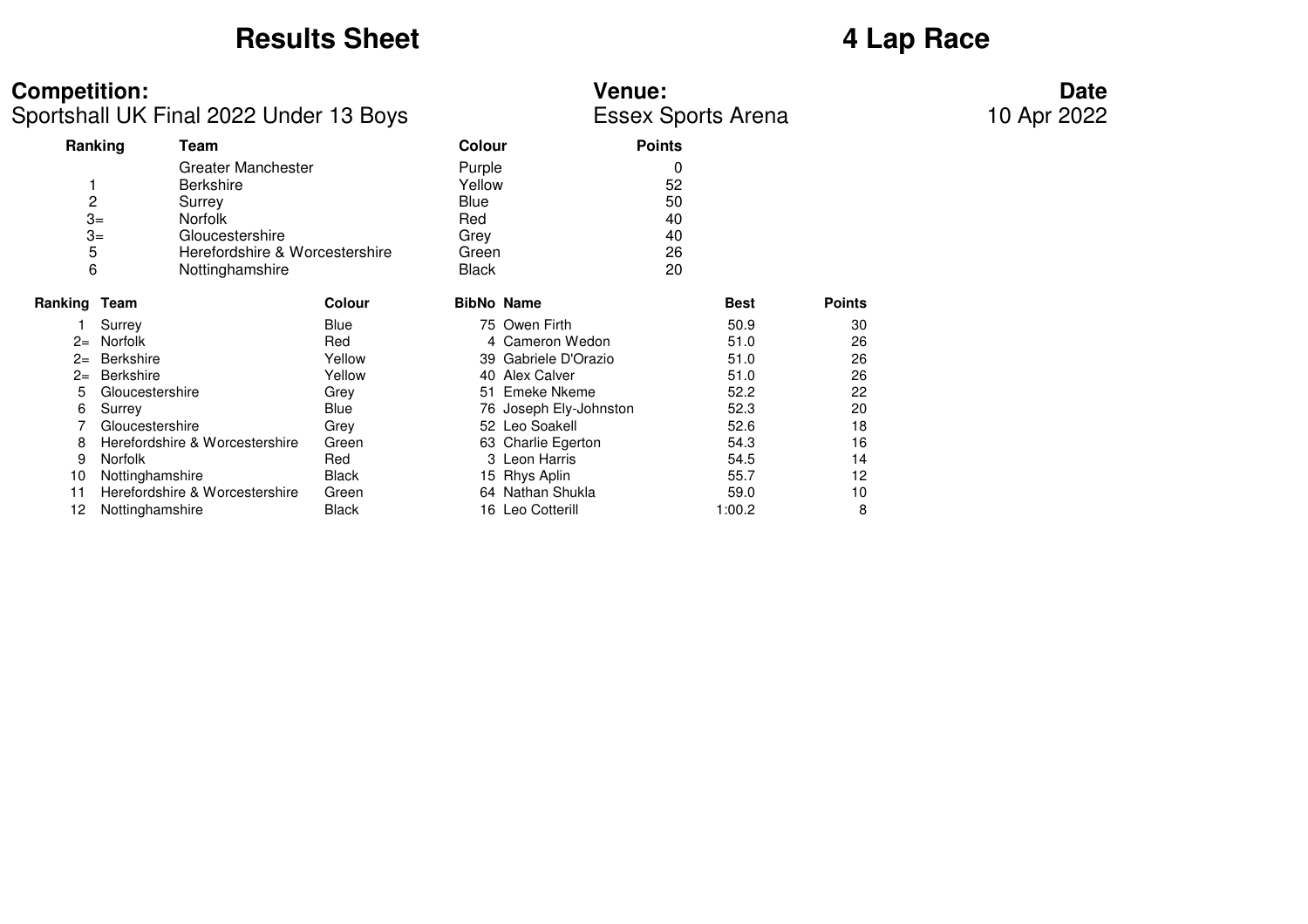## **Results Sheet 6 Lap Time Trial**

| <b>Competition:</b> | <b>Venue:</b> | Date |
|---------------------|---------------|------|
|                     |               |      |

Sportshall UK Final 2022 Under 13 Boys Essex Sports Arena

|                | Ranking<br>Team                |                                |              | <b>Colour</b>       | <b>Points</b> |             |               |
|----------------|--------------------------------|--------------------------------|--------------|---------------------|---------------|-------------|---------------|
|                | Greater Manchester             |                                | Purple       |                     | 0             |             |               |
|                | <b>Berkshire</b>               |                                | Yellow       |                     | 48            |             |               |
| $\overline{c}$ | <b>Norfolk</b>                 |                                | <b>Red</b>   |                     | 46            |             |               |
| 3              | Gloucestershire                |                                | Grev         |                     | 44            |             |               |
|                | $4=$<br>Nottinghamshire        |                                | <b>Black</b> |                     | 34            |             |               |
|                | $4=$<br>Surrey                 |                                | Blue         |                     | 34            |             |               |
| 6              |                                | Herefordshire & Worcestershire | Green        |                     | 14            |             |               |
| Ranking Team   |                                | <b>Colour</b>                  |              | <b>BibNo Name</b>   |               | <b>Best</b> | <b>Points</b> |
|                | <b>Berkshire</b>               | Yellow                         |              | 42 Thomas E-Cocklin |               | 1:17.1      | 30            |
| 2              | Gloucestershire                | Grey                           |              | 53 Owen Boon        |               | 1:18.2      | 28            |
| 3              | <b>Norfolk</b>                 | Red                            |              | 5 Finlay Haynes     |               | 1:22.7      | 26            |
|                | Nottinghamshire                | Black                          |              | 17 Eric Unaigwe     |               | 1:22.9      | 24            |
| 5              | Surrey                         | Blue                           |              | 78 Euan Workman     |               | 1:23.5      | 22            |
| 6              | <b>Norfolk</b>                 | Red                            |              | 6 Toby Scott        |               | 1:23.6      | 20            |
|                | <b>Berkshire</b>               | Yellow                         |              | 41 Ben Lucas        |               | 1:24.5      | 18            |
| 8              | Gloucestershire                | Grey                           |              | 54 Jack Hunn        |               | 1:25.7      | 16            |
| 9              | Herefordshire & Worcestershire | Green                          |              | 65 Alexander Payne  |               | 1:26.2      | 14            |
| 10             | Surrey                         | Blue                           |              | 77 William Farrar   |               | 1:27.0      | 12            |
| 11             | Nottinghamshire                | Black                          |              | 18 Travis Revell    |               | 1:27.3      | 10            |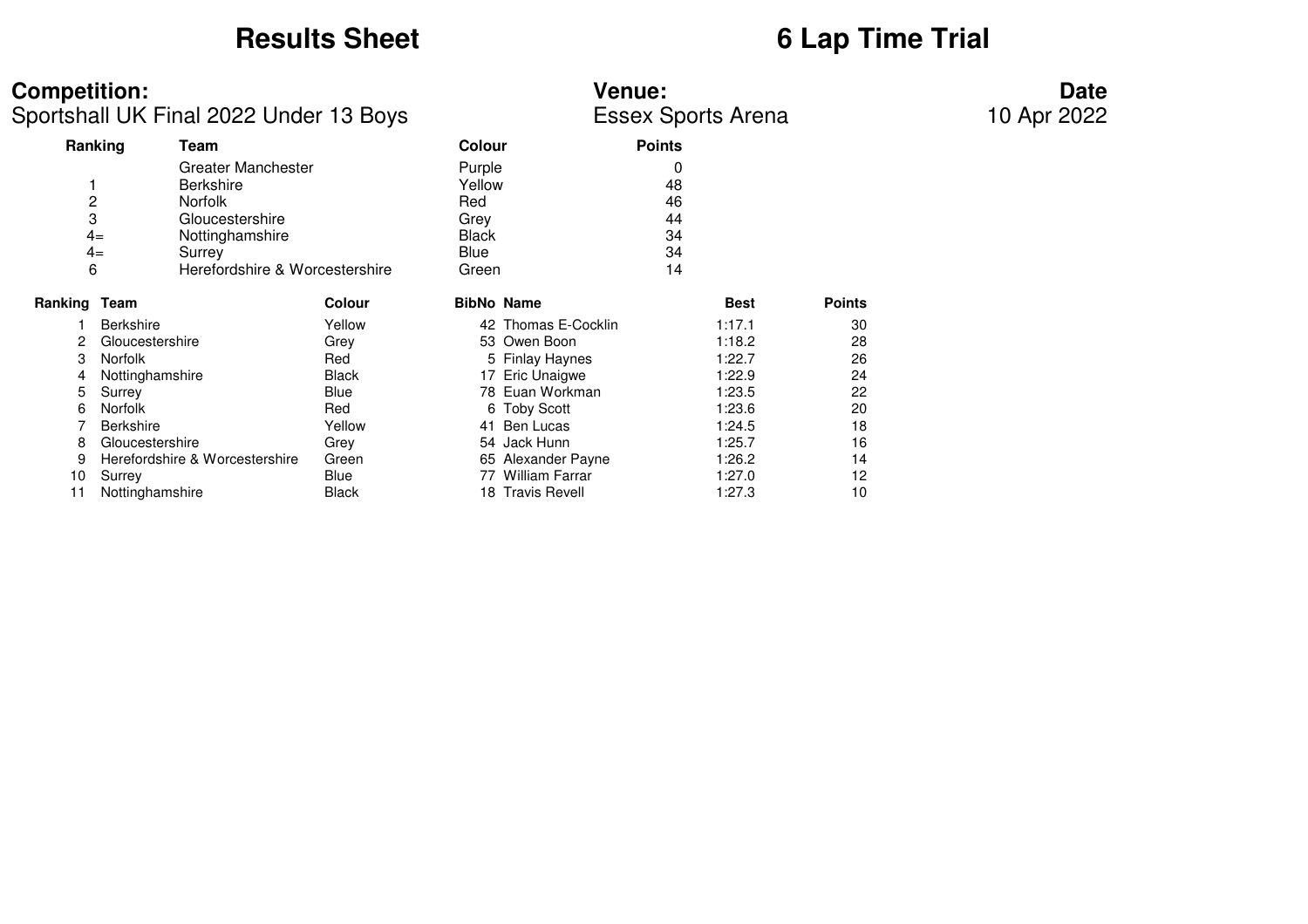### **Results Sheet 8 Lap Paarlauf**

### **Competition: Venue: Date**

Sportshall UK Final 2022 Under 13 Boys Essex Sports Arena 10 Apr 2022

| Ranking Code Team |    |                                | Colour       | Heat | Final  | <b>Performance</b> | <b>Points</b> |
|-------------------|----|--------------------------------|--------------|------|--------|--------------------|---------------|
|                   | 02 | Nottinghamshire                | <b>Black</b> | 0.0  | 1:39.9 | 1:39.9             | 70.0          |
|                   | 05 | Gloucestershire                | Grev         | 0.0  | 1:41.4 | 1:41.4             | 60.0          |
|                   | 04 | Berkshire                      | Yellow       | 0.0  | 1:43.4 | 1:43.4             | 50.0          |
| $4=$              | 01 | Norfolk                        | Red          | 0.0  | 1:43.9 | 1:43.9             | 35.0          |
| $4=$              | 07 | Surrey                         | <b>Blue</b>  | 0.0  | 1:43.9 | 1:43.9             | 35.0          |
|                   | 06 | Herefordshire & Worcestershire | Green        | 0.0  | 1:46.1 | 1:46.1             | 20.0          |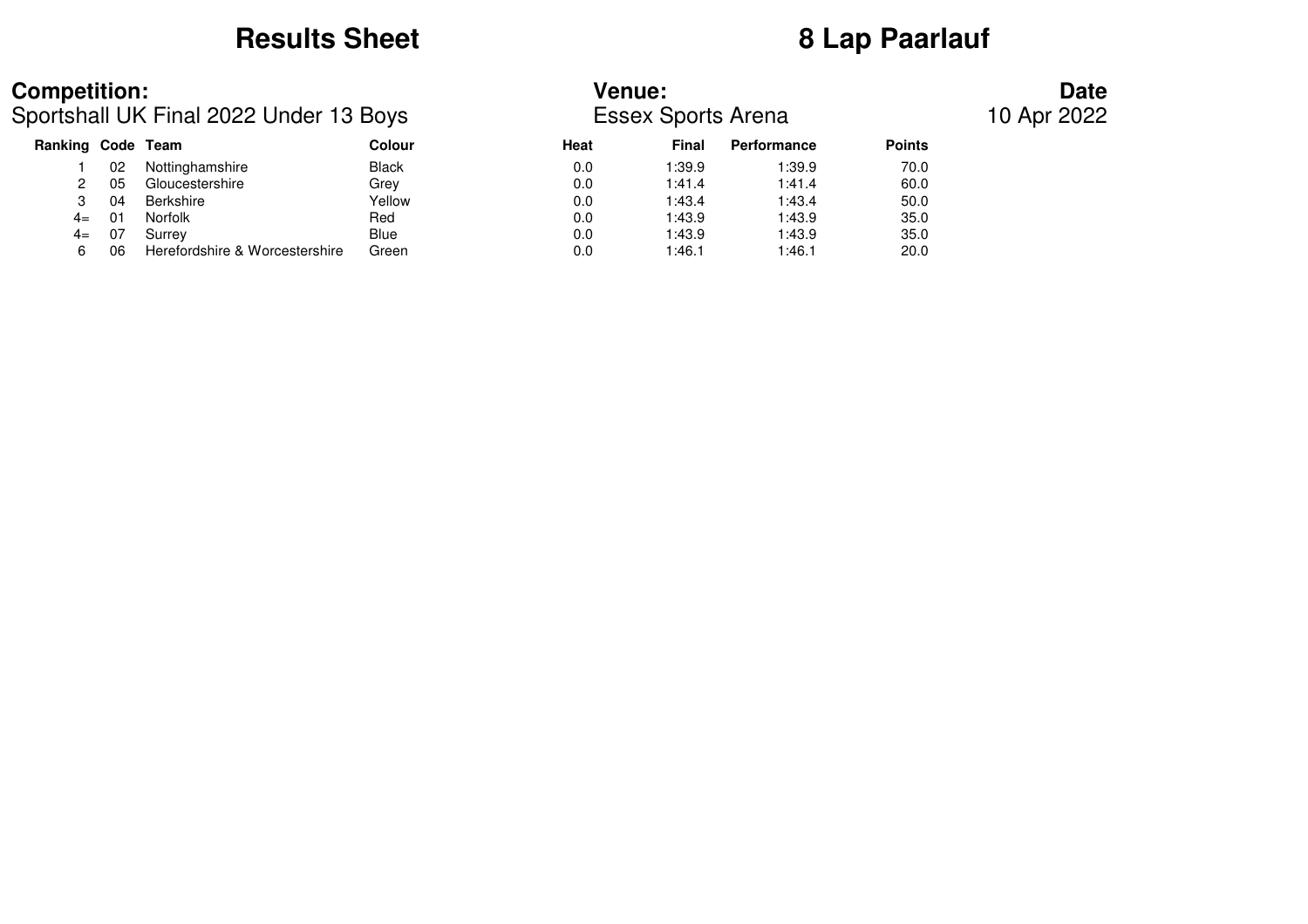# **Results Sheet 4 x 2 Lap Relay**

Sportshall UK Final 2022 Under 13 Boys Essex Sports Arena 10 Apr 2022

### **Competition: Venue: Date**

| Ranking Code Team |                |                                | Colour       | Heat | <b>Final</b> | Performance | <b>Points</b> |
|-------------------|----------------|--------------------------------|--------------|------|--------------|-------------|---------------|
|                   | 07             | Surrev                         | <b>Blue</b>  | 0.0  | 1:32.5       | 1:32.5      | 70.0          |
|                   | 04             | Berkshire                      | Yellow       | 0.0  | 1:32.6       | 1:32.6      | 60.0          |
|                   | 0 <sup>1</sup> | Norfolk                        | Red          | 0.0  | 1:36.9       | 1:36.9      | 50.0          |
| 4                 | 05             | Gloucestershire                | Grev         | 0.0  | 1:39.4       | 1:39.4      | 40.0          |
| $5^{\circ}$       | 02             | Nottinghamshire                | <b>Black</b> | 0.0  | 1:45.7       | 1:45.7      | 30.0          |
| 6.                | 06             | Herefordshire & Worcestershire | Green        | 0.0  | 1:49.5       | 1:49.5      | 20.0          |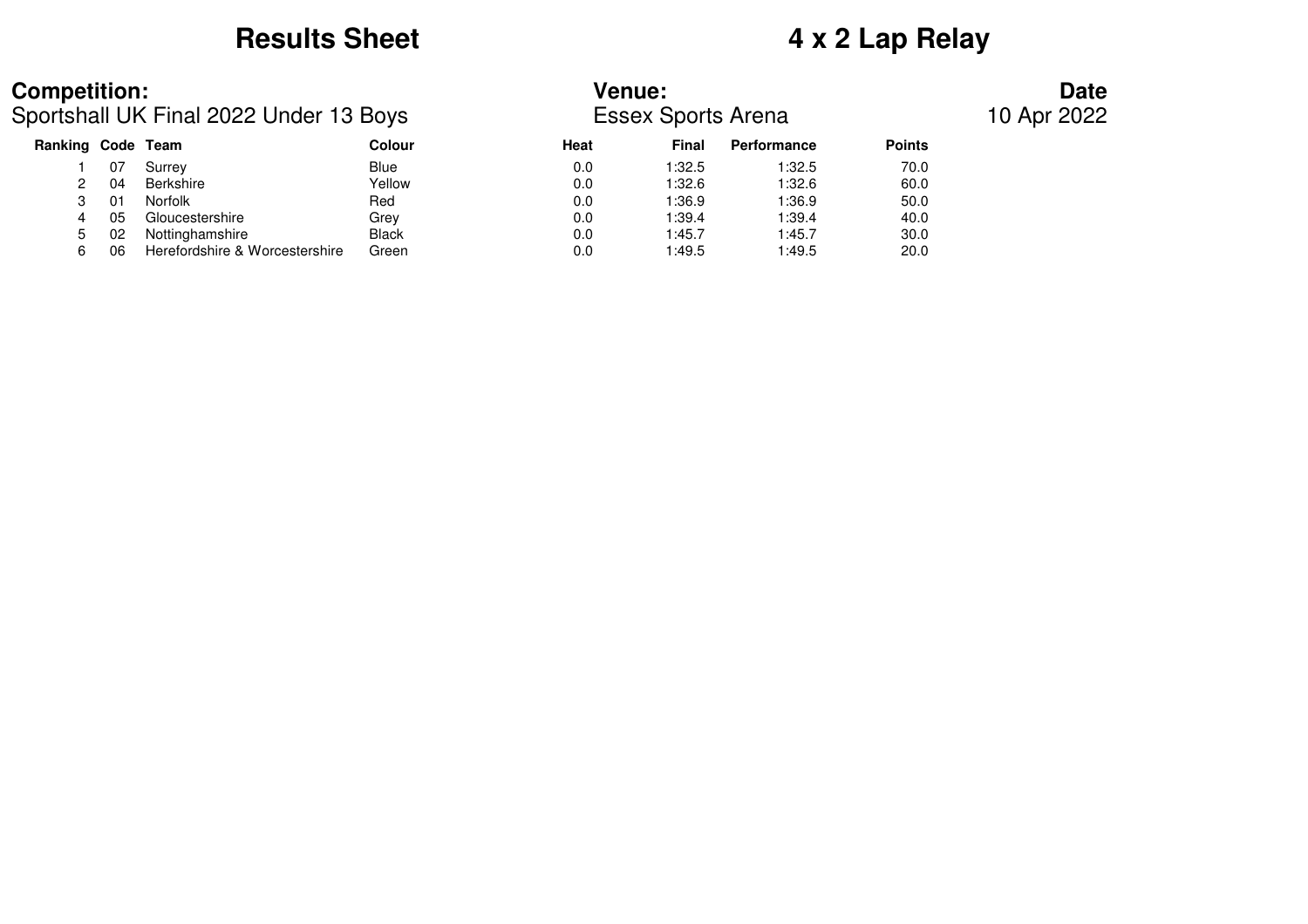### **Results Sheet**

## **Shot**

| <b>Competition:</b><br>Sportshall UK Final 2022 Under 13 Boys |                                |                                                                                                                                  |        | <b>Venue:</b><br><b>Essex Sports Arena</b>                |                        | Date<br>10 Apr 2022                   |             |               |  |
|---------------------------------------------------------------|--------------------------------|----------------------------------------------------------------------------------------------------------------------------------|--------|-----------------------------------------------------------|------------------------|---------------------------------------|-------------|---------------|--|
|                                                               | Ranking<br>Team                |                                                                                                                                  |        | <b>Colour</b>                                             |                        | <b>Points</b>                         |             |               |  |
| 3<br>5<br>6                                                   | $1 =$<br>$1 =$<br>4<br>Surrey  | Greater Manchester<br><b>Norfolk</b><br><b>Berkshire</b><br>Gloucestershire<br>Nottinghamshire<br>Herefordshire & Worcestershire |        | Purple<br>Red<br>Yellow<br>Grey<br>Black<br>Green<br>Blue |                        | 0<br>46<br>46<br>42<br>38<br>30<br>26 |             |               |  |
| <b>Ranking Team</b>                                           |                                |                                                                                                                                  | Colour |                                                           | <b>BibNo Name</b>      |                                       | <b>Best</b> | <b>Points</b> |  |
|                                                               | Nottinghamshire                |                                                                                                                                  | Black  |                                                           | 21 Oskar Woods         |                                       | 9.66        | 30            |  |
| 2                                                             | <b>Berkshire</b>               |                                                                                                                                  | Yellow |                                                           | 38 Eduard Guta         |                                       | 8.87        | 28            |  |
| 3                                                             | Gloucestershire                |                                                                                                                                  | Grey   |                                                           | 55 Johnnie Stanimeros  |                                       | 8.39        | 26            |  |
| 4                                                             | Norfolk                        |                                                                                                                                  | Red    |                                                           | 8 Charlie Broad        |                                       | 8.34        | 24            |  |
| 5                                                             | Norfolk                        |                                                                                                                                  | Red    |                                                           | 12 Finlay Morbay-Jones |                                       | 7.72        | 22            |  |
| 6                                                             | Herefordshire & Worcestershire |                                                                                                                                  | Green  |                                                           | 65 Alexander Payne     |                                       | 7.60        | 20            |  |
|                                                               | <b>Berkshire</b>               |                                                                                                                                  | Yellow |                                                           | 42 Thomas E-Cocklin    |                                       | 7.42        | 18            |  |
| 8                                                             | Gloucestershire                |                                                                                                                                  | Grey   |                                                           | 54 Jack Hunn           |                                       | 6.87        | 16            |  |
| 9                                                             | Surrey                         |                                                                                                                                  | Blue   |                                                           | 80 Tyreece Lubega      |                                       | 6.57        | 14            |  |
| 10                                                            | Surrey                         |                                                                                                                                  | Blue   |                                                           | 82 Lloyd Sproule       |                                       | 6.35        | 12            |  |
| 11                                                            | Herefordshire & Worcestershire |                                                                                                                                  | Green  |                                                           | 67 Ryan Seyler         |                                       | 5.82        | 10            |  |
| 12                                                            | Nottinghamshire                |                                                                                                                                  | Black  |                                                           | 20 Cameron Shivas      |                                       | 5.54        | 8             |  |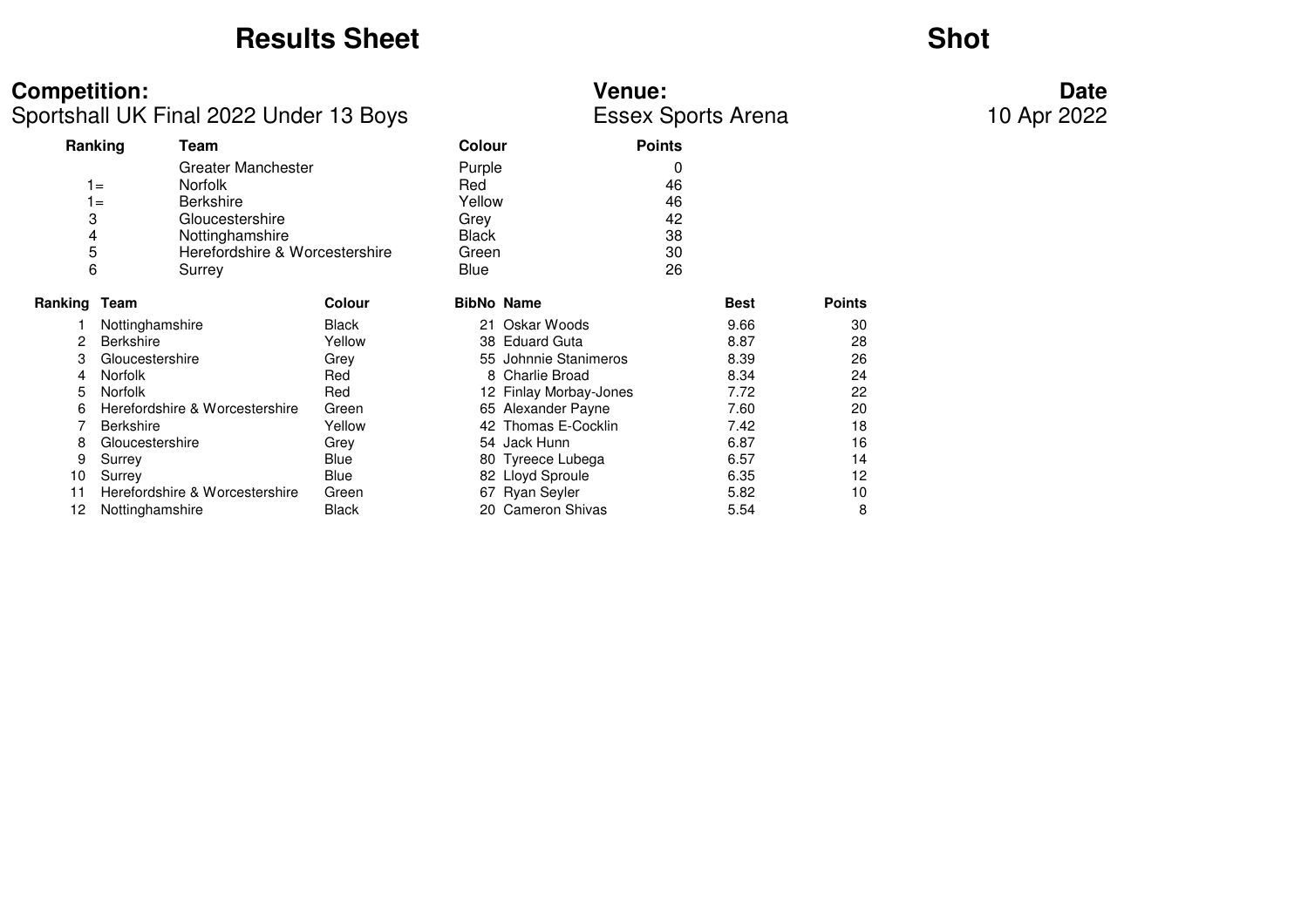# **Results Sheet**<br> **Speed Bounce**

| <b>Competition:</b><br>Sportshall UK Final 2022 Under 13 Boys |                                                                                                                                            |              |                                                                  | <b>Venue:</b><br><b>Essex Sports Arena</b> | <b>Date</b><br>10 Apr 2022 |               |  |
|---------------------------------------------------------------|--------------------------------------------------------------------------------------------------------------------------------------------|--------------|------------------------------------------------------------------|--------------------------------------------|----------------------------|---------------|--|
| Ranking                                                       | Team                                                                                                                                       |              | <b>Colour</b>                                                    | <b>Points</b>                              |                            |               |  |
| $\overline{c}$<br>3<br>4<br>5<br>6                            | Greater Manchester<br><b>Norfolk</b><br>Gloucestershire<br>Surrey<br><b>Berkshire</b><br>Nottinghamshire<br>Herefordshire & Worcestershire |              | Purple<br>Red<br>Grey<br>Blue<br>Yellow<br><b>Black</b><br>Green | 54<br>51<br>40<br>33<br>20<br>12           |                            |               |  |
| Ranking Team                                                  |                                                                                                                                            | Colour       | <b>BibNo Name</b>                                                |                                            | Total                      | <b>Points</b> |  |
|                                                               | 1= Norfolk                                                                                                                                 | Red          |                                                                  | 9 Jack Pritchard                           | 79                         | 29            |  |
| $1 =$                                                         | Gloucestershire                                                                                                                            | Grey         |                                                                  | 56 Josh Hill                               | 79                         | 29            |  |
| $3=$                                                          | Norfolk                                                                                                                                    | Red          |                                                                  | 11 Leo Gagaj                               | 78                         | 25            |  |
| $3=$                                                          | Surrey                                                                                                                                     | Blue         |                                                                  | 79 Telemachus Crichlow                     | 78                         | 25            |  |
| 5.                                                            | Gloucestershire                                                                                                                            | Grey         |                                                                  | 57 Charlie Phillimore                      | 76                         | 22            |  |
| 6                                                             | Nottinghamshire                                                                                                                            | <b>Black</b> |                                                                  | 14 Tarun Balamurugan                       | 75                         | 20            |  |
|                                                               | <b>Berkshire</b>                                                                                                                           | Yellow       |                                                                  | 45 Luke Smith                              | 72                         | 18            |  |
| $8=$                                                          | Berkshire                                                                                                                                  | Yellow       |                                                                  | 46 Kamran Shah                             | 70                         | 15            |  |
| 8=                                                            | Surrey                                                                                                                                     | Blue         | 81                                                               | Daniel Dixon                               | 70                         | 15            |  |
| 10                                                            | Herefordshire & Worcestershire                                                                                                             | Green        |                                                                  | 63 Charlie Egerton                         | 64                         | 12            |  |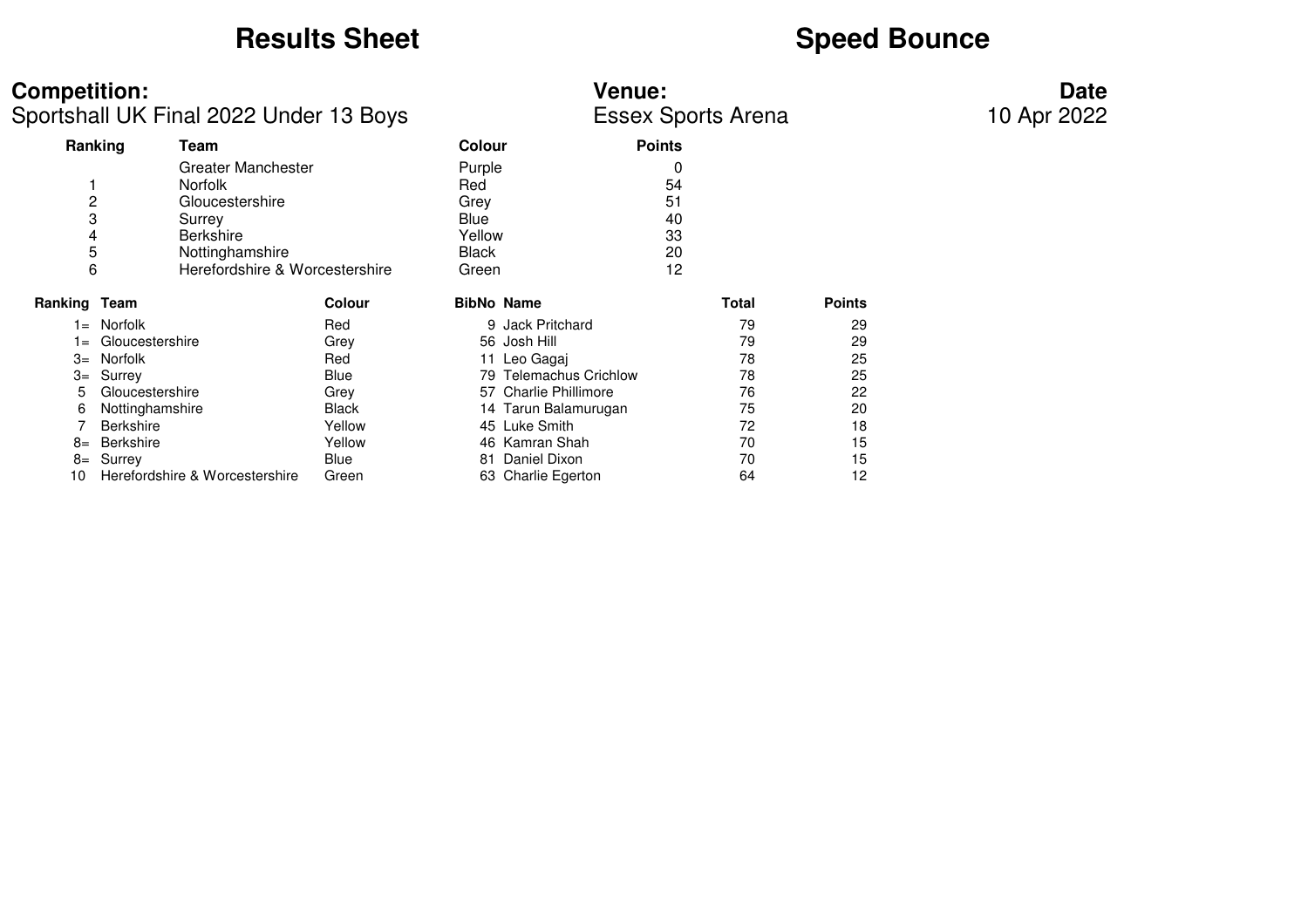# **Results Sheet**<br> **Standing Long Jump**

| <b>Competition:</b><br>Sportshall UK Final 2022 Under 13 Boys |                                                                                                                                                   |        |                                                                  | <b>Venue:</b><br><b>Essex Sports Arena</b> | <b>Date</b><br>10 Apr 2022            |             |               |  |
|---------------------------------------------------------------|---------------------------------------------------------------------------------------------------------------------------------------------------|--------|------------------------------------------------------------------|--------------------------------------------|---------------------------------------|-------------|---------------|--|
|                                                               | Ranking<br>Team                                                                                                                                   |        | Colour                                                           |                                            | <b>Points</b>                         |             |               |  |
| $\overline{c}$<br>3<br>4<br>5<br>6                            | <b>Greater Manchester</b><br><b>Berkshire</b><br>Surrey<br><b>Norfolk</b><br>Gloucestershire<br>Nottinghamshire<br>Herefordshire & Worcestershire |        | Purple<br>Yellow<br>Blue<br>Red<br>Grey<br><b>Black</b><br>Green |                                            | 0<br>54<br>52<br>44<br>32<br>22<br>16 |             |               |  |
| Ranking Team                                                  |                                                                                                                                                   | Colour |                                                                  | <b>BibNo Name</b>                          |                                       | <b>Best</b> | <b>Points</b> |  |
|                                                               | Surrey                                                                                                                                            | Blue   |                                                                  | 73 Zico Blake                              |                                       | 2.53        | 30            |  |
| 2                                                             | <b>Berkshire</b>                                                                                                                                  | Yellow |                                                                  | 37 Daniel Olaleye                          |                                       | 2.44        | 28            |  |
| 3                                                             | <b>Berkshire</b>                                                                                                                                  | Yellow |                                                                  | 40 Alex Calver                             |                                       | 2.32        | 26            |  |
| 4                                                             | <b>Norfolk</b>                                                                                                                                    | Red    |                                                                  | 10 Barnaby MacDonald                       |                                       | 2.26        | 24            |  |
| 5                                                             | Surrey                                                                                                                                            | Blue   |                                                                  | 78 Euan Workman                            |                                       | 2.25        | 22            |  |
| 6                                                             | <b>Norfolk</b>                                                                                                                                    | Red    |                                                                  | 5 Finlay Haynes                            |                                       | 2.19        | 20            |  |
|                                                               | Gloucestershire                                                                                                                                   | Grey   |                                                                  | 58 Benjamin Parker                         |                                       | 2.07        | 18            |  |
| 8                                                             | Herefordshire & Worcestershire                                                                                                                    | Green  |                                                                  | 64 Nathan Shukla                           |                                       | 2.02        | 16            |  |
| 9                                                             | Gloucestershire                                                                                                                                   | Grey   |                                                                  | 52 Leo Soakell                             |                                       | 2.00        | 14            |  |
| 10                                                            | Nottinghamshire                                                                                                                                   | Black  |                                                                  | 18 Travis Revell                           |                                       | 2.00        | 12            |  |
| 11                                                            | Nottinghamshire                                                                                                                                   | Black  |                                                                  | 15 Rhys Aplin                              |                                       | 1.92        | 10            |  |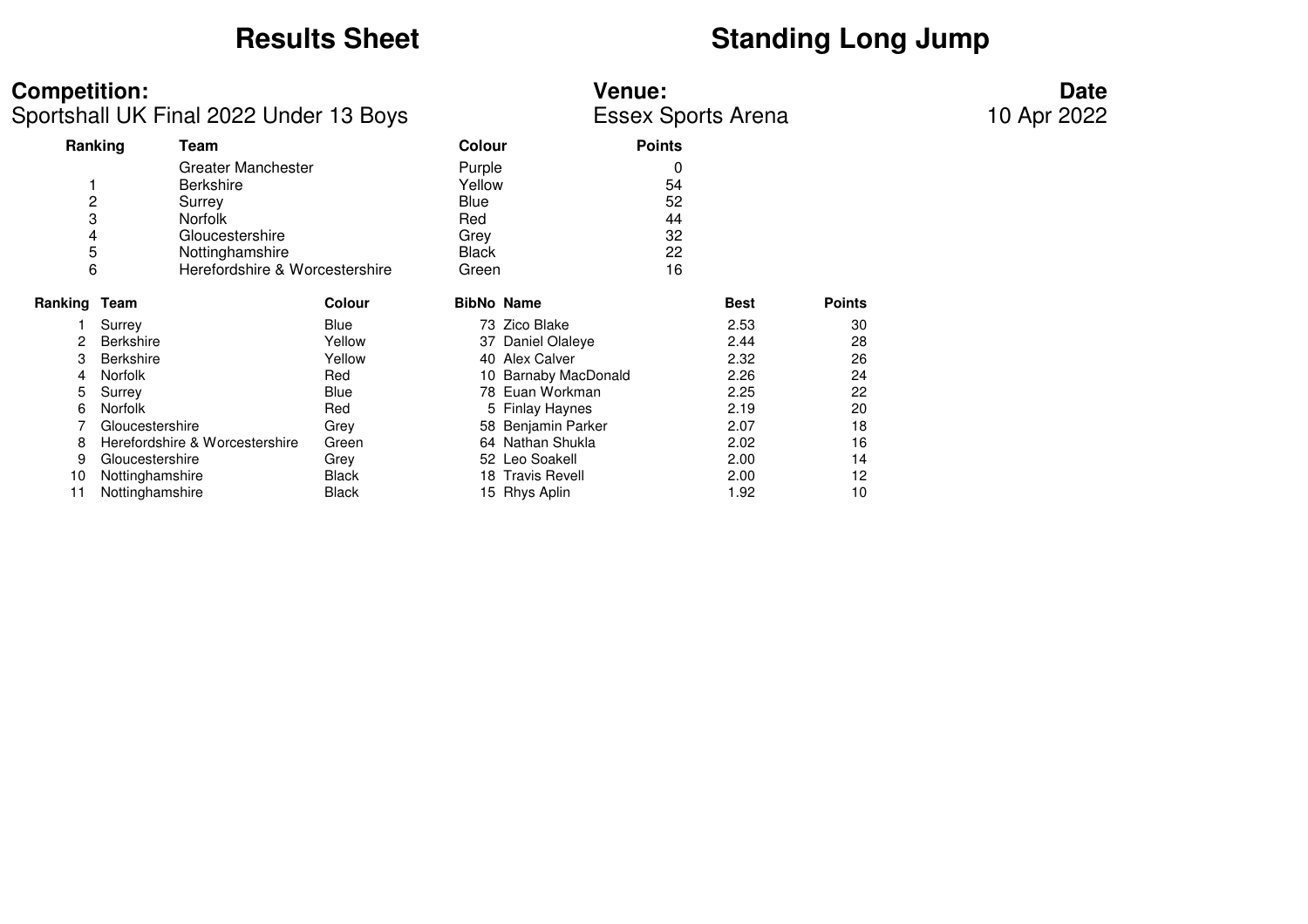# **Results Sheet**<br> **Standing Triple Jump**

| <b>Competition:</b><br>Sportshall UK Final 2022 Under 13 Boys |                                                                                                                                                                            |              |                                                                  | <b>Venue:</b><br><b>Essex Sports Arena</b> | <b>Date</b><br>10 Apr 2022            |             |               |  |
|---------------------------------------------------------------|----------------------------------------------------------------------------------------------------------------------------------------------------------------------------|--------------|------------------------------------------------------------------|--------------------------------------------|---------------------------------------|-------------|---------------|--|
|                                                               | Ranking<br>Team                                                                                                                                                            |              | Colour                                                           |                                            | <b>Points</b>                         |             |               |  |
|                                                               | <b>Greater Manchester</b><br><b>Norfolk</b><br>2<br><b>Berkshire</b><br>3<br>Surrey<br>Nottinghamshire<br>4<br>5<br>Gloucestershire<br>6<br>Herefordshire & Worcestershire |              | Purple<br>Red<br>Yellow<br>Blue<br><b>Black</b><br>Grey<br>Green |                                            | 0<br>58<br>48<br>44<br>30<br>22<br>18 |             |               |  |
| Ranking Team                                                  |                                                                                                                                                                            | Colour       |                                                                  | <b>BibNo Name</b>                          |                                       | <b>Best</b> | <b>Points</b> |  |
|                                                               | Norfolk                                                                                                                                                                    | Red          |                                                                  | 7 Sam Barber                               |                                       | 7.58        | 30            |  |
| 2                                                             | <b>Norfolk</b>                                                                                                                                                             | Red          |                                                                  | 3 Leon Harris                              |                                       | 7.12        | 28            |  |
| 3                                                             | <b>Berkshire</b>                                                                                                                                                           | Yellow       |                                                                  | 39 Gabriele D'Orazio                       |                                       | 7.00        | 26            |  |
| 4                                                             | Surrey                                                                                                                                                                     | Blue         |                                                                  | 77 William Farrar                          |                                       | 6.81        | 24            |  |
| 5                                                             | <b>Berkshire</b>                                                                                                                                                           | Yellow       |                                                                  | 44 Akhil Kandlagunta                       |                                       | 6.74        | 22            |  |
| 6                                                             | Surrey                                                                                                                                                                     | Blue         |                                                                  | 75 Owen Firth                              |                                       | 6.69        | 20            |  |
|                                                               | Herefordshire & Worcestershire                                                                                                                                             | Green        |                                                                  | 62 Ed Cartwright                           |                                       | 6.62        | 18            |  |
| 8                                                             | Nottinghamshire                                                                                                                                                            | <b>Black</b> |                                                                  | 22 Fredde Marks                            |                                       | 6.57        | 16            |  |
|                                                               | Nottinghamshire                                                                                                                                                            | Black        |                                                                  | 17 Eric Unaigwe                            |                                       | 6.46        | 14            |  |
| 10                                                            | Gloucestershire                                                                                                                                                            | Grey         |                                                                  | 51 Emeke Nkeme                             |                                       | 6.34        | 12            |  |
| 11                                                            | Gloucestershire                                                                                                                                                            | Grey         |                                                                  | 53 Owen Boon                               |                                       | 6.15        | 10            |  |